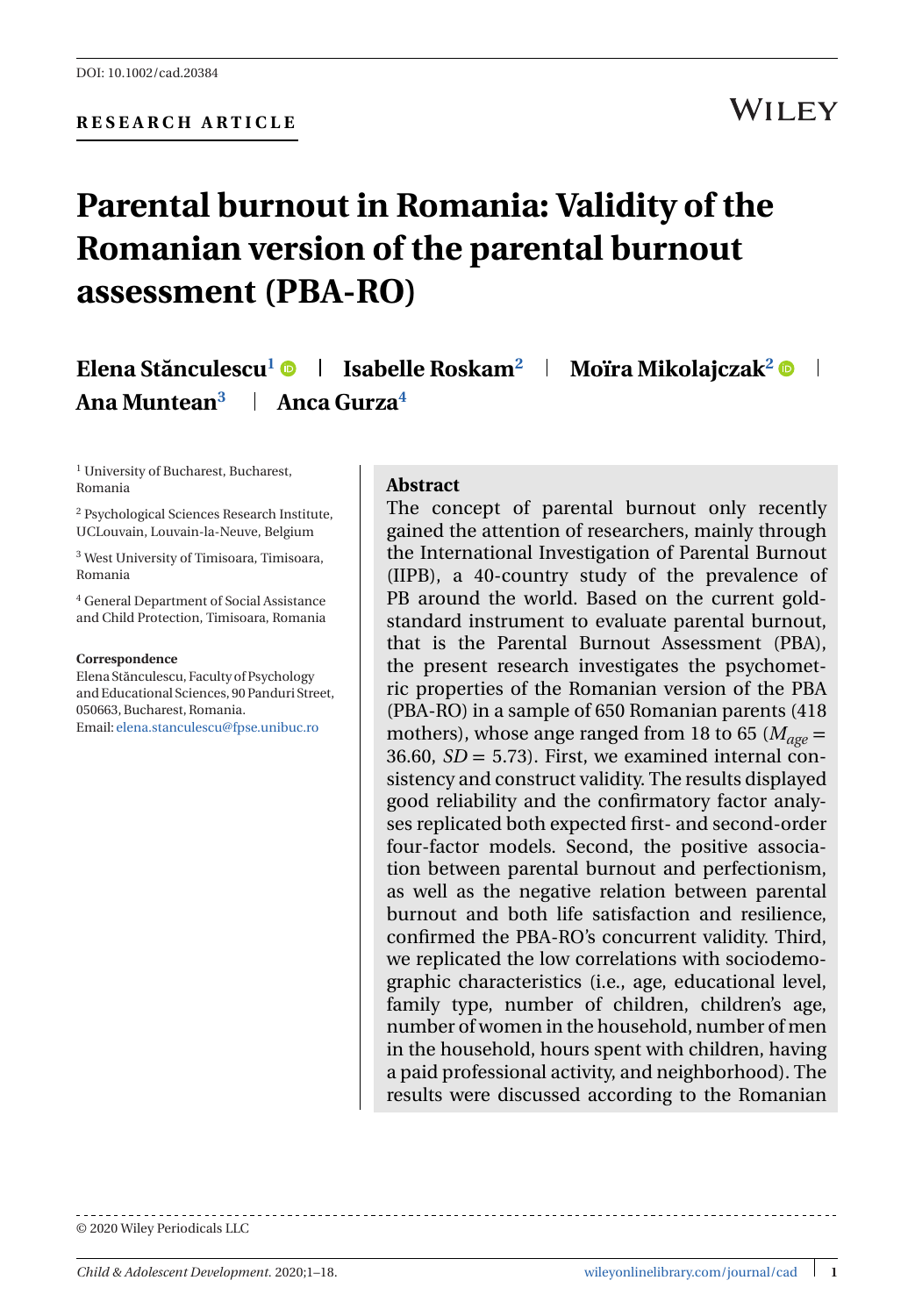cultural context of parenting. Given the good psychometric properties of the PBA-RO, we concluded that it can successfully assess parental burnout for this population.

#### **KEYWORDS**

contrast with previous parental self, emotional distancing, exhaustion in parental role, feelings of being fed up, life satisfaction, perfectionism, resilience

Throughout history, most adults became parents and have raised children, making being a parent a fairly mundane experience. However, the fact that it is commonplace does not make it an easy experience, because it involves many responsibilities and challenges in terms of children's physical and mental health; their motor, intellectual, and social development; and their ability to integrate into the society and culture to which they belong (Bornstein, [2013;](#page-14-0) LeVine, [1977\)](#page-16-0). Parenting thus brings its fair share of stress, and when the stress is too intense, too prolonged, and not met with the resources required to address it, the result can be a state of burnout (Mikolajczak & Roskam, [2018\)](#page-16-0).

Parenting can be wonderful, but it is also stressful (for reviews, see Abidin & Abidin, [1990;](#page-14-0) Crnic & Low, [2002;](#page-15-0) Deater-Deckard, [2008\)](#page-15-0). But parental burnout is not ordinary parenting stress (Brianda et al., [2020;](#page-15-0) Kawamoto, Furutani, & Alimardani, [2018;](#page-15-0) Lebert-Charron, Dorard, Boujut, & Wendland, [2018\)](#page-16-0). Whereas parenting stress is perfectly common, normal and even necessary, parental burnout occurs when parenting stress severely and chronically overwhelms parents' resources to cope. The level of stress experienced by parents in burnout is consequently much higher than that of ordinary parents. As shown by Brianda, Roskam, and Mikolajczak [\(2020\)](#page-15-0), the level of hair cortisol (an indicator of the stress experienced over the last three months) of parents seeking treatment for parental burnout is twice as high as that of demographically matched control parents; it is even higher than patients suffering from severe chronic pain (Van Uum et al., [2008\)](#page-17-0).

Parental burnout has recently been described and studied as a four-dimensional syndrome: emotional exhaustion in the parental role (i.e., the parent is so tired that simply thinking about all the things that must be done for the children makes them feel like they are at the end of their rope), emotional distancing from children (i.e., the parent is no longer able to show their children that they love them and is distant; they are able to do what has to be done, but not more), feelings of being fed up (i.e., feelings of being fed up in the parental role, with the parent no longer taking any pleasure in parenting), and contrast with previous parental self (i.e., the parent no longer recognizes themselves as a parent, they are no longer the good father or mother that they once were; Hubert & Aujoulat, [2018;](#page-15-0) Roskam, Brianda, & Mikolajczak, [2018\)](#page-16-0).

Interest in this topic is growing, as it reflects the experiences of many families that clinicians and professionals encounter in mental health services. With a prevalence of around 5 to 8%, parental burnout appears to affect many parents (Roskam et al., [2018;](#page-16-0) Roskam & Mikolajczak, [2020;](#page-17-0) Roskam, Raes, & Mikolajczak, [2017\)](#page-17-0). The consequences of parental burnout are dramatic for the parent themselves, with the risk of suicide increasing significantly, much more than for job burnout or depression (Mikolajczak, Gross, & Roskam, [2019\)](#page-16-0). The same issue applies to alcohol consumption (Mikolajczak, Brianda, Avalosse, & Roskam, [2018\)](#page-16-0). The cortisol level found in burned out parents helps explain their psychosomatic complaints (Brianda et al., [2020\)](#page-15-0). However, the consequences of parental burnout do not end with the parent: they also affect children, and burnout is associated with a clear increase in neglect and violence (Mikolajczak, Brianda et al., [2018,](#page-16-0) [2019\)](#page-16-0).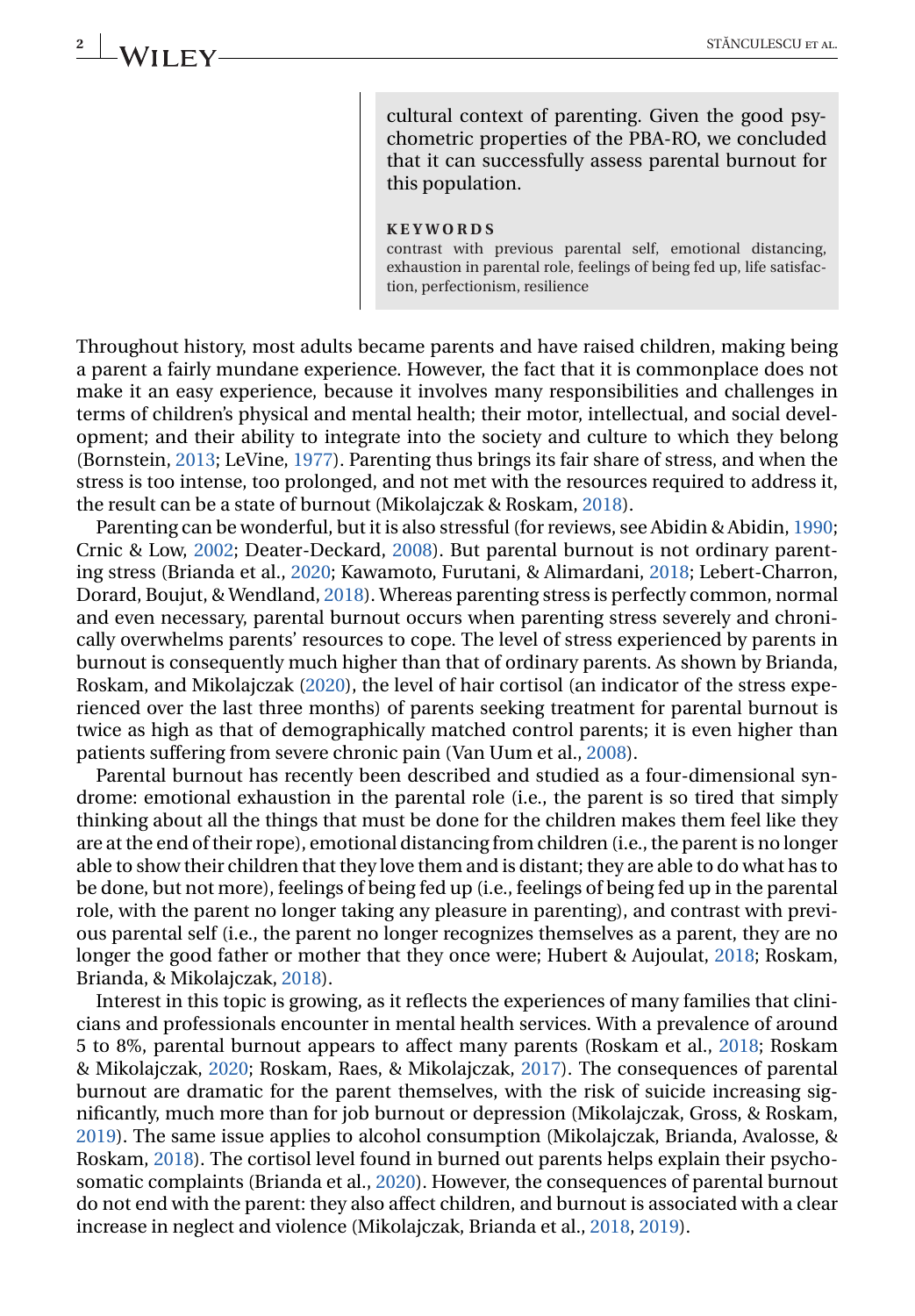For these reasons (i.e., parental burnout's prevalence and deleterious consequences), it is necessary to address parental burnout not only for research purposes to better understand the phenomenon, its antecedents, and its consequences, but also for clinical purposes to better treat and prevent it (Brianda et al., [2020\)](#page-15-0). In both research and clinical settings, this requires a valid measure of parental burnout. Just because such an instrument exists in another language and has been validated in another culture does not mean that the instrument can be translated and directly applied elsewhere. Parenting is rooted in culture (Bornstein, [2013\)](#page-14-0), and it is necessary to ensure that the concept and measurement of parental burnout makes sense in the context of a given culture. This is what we have done in Romania by translating and validating the Parental Burnout Assessment (PBA)—the gold standard measure of parental burnout. Before presenting the results of this validation process, we will discuss the particularities of parenting in Romania.

#### **1 PARENTING IN ROMANIAN FAMILY**

Romania is the only Eastern European country of Latin origin; most of its neighbors are Slavic countries. The population is mostly Christian-Orthodox. Although the country has an agricultural tradition, currently, a little more than half the population lives in urban areas. Agrarian societies tend to foster more collectivistic values, as individuals must stay together and cooperate in their work in order to achieve and sustain their welfare. The historical context specific to the communist period instilled a collectivist mentality in a coercive manner, with the state gaining decision-making power even on aspects related to family life. Thus, the discourse related to the collectivist character of Romanian culture remains subject to debate (Negovan, Glăveanu, & Stănculescu, [2016\)](#page-16-0). In recent decades, a return to the values of the pre-communist period has been seen. According to a national Gallup survey (Luca, [2005\)](#page-16-0), the individualism index has a value 49, slightly higher than the score of 30 mentioned in Hofstede's study [\(1984\)](#page-15-0).

This difference reveals a decreasing collectivism that can be explained by the development of capitalism in Romania in recent decades. During the post-communist period, Romania benefited from foreign investments, and people had an increasing number of opportunities to operate independently and to have entrepreneurial initiatives of their own, creating thus wealth for themselves. Beyond its placement on the collectivism– individualism axis, the concrete reality shows that in Romania, the family represents the most important value of people and the cardinal support of their lives. In addition, the child is considered the central value of the family (Robila & Khrishnakumar, [2004\)](#page-16-0), and the idea that a family must have a child to be fulfilled is widespread.

Another interesting aspect of parenthood under the communist regime must be mentioned to deeply understand how, in a collectivistic culture, the gender-stereotypical expectations toward the parental role and the almost equal involvement of fathers and mothers in childrearing coexisted. Due to low income and scare economic resources, mothers and fathers worked in shifts in childrearing, as a result of which both were involved in caring for their children (Robila, [2004\)](#page-16-0).

Romanian family values, although changing, do not indicate a clear trend towards postmodernity (Popescu, [2011\)](#page-16-0). The traditional family model remains highly strongly, even by those who live in alternative family models. In Romania the preference for legally constituted family-type households still persists. Married couples with children are predominant in family lifestyles. As pointed out in the last Romanian population census (Eurostat, [2015\)](#page-15-0), over half of Romania's resident population aged 20 and over (61.1%) had a legal marital status, and divorced persons accounted for 5.4%. Consensual unions families (4.5% of the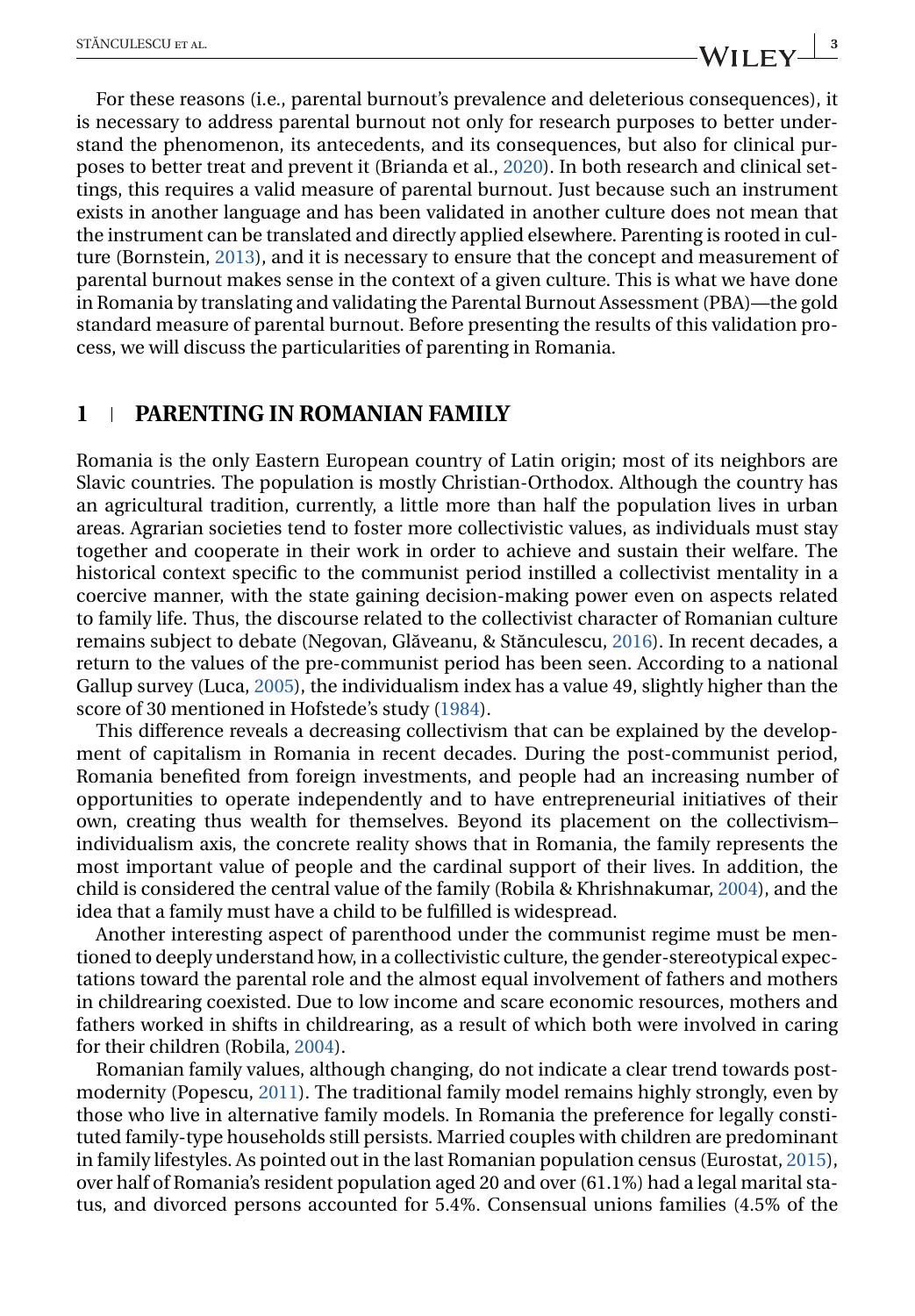total resident population) are growing in Romania at an average level in the European context (according to the last population census carried out in all EU Member States, 8.8 % of the Europe population aged 20 and over lived in a consensual union). Although marriage is not considered necessary, it remains the form of a positively valued family in which individuals are seen as happier, while others—informal cohabitation and especially single-parent families—being less preferred (Popescu, [2010\)](#page-16-0).

The collective mentality in Romania remains characterized by male hegemony, even if gender stereotypes have dissipated in recent decades (Stănculescu, [2009\)](#page-17-0). Traditionally, man is associated with qualities such as power, strength, dominance, dynamism, risktaking, assertiveness, strategic thinking, self-assertion, the ability to support the family, and being the head of the family. Woman, by virtue of her perennial experience in the private space, in the care of the household, raising and educating children, is traditionally perceived as having qualities such as sensitivity, conformity, passivity, empathy, and devotion. The parental role is, of course, influenced by these gender-stereotypical expectations.

As mentioned, Romania is witnessing a certain dilution of gender stereotypes (Stănculescu, [2013\)](#page-17-0); however, despite the emergence of more egalitarian gender attitudes, gender roles continue to reflect a consistent traditional image. Although man no longer occupies the hegemonic position of the past, men are favored. Especially in parental tasks, the husband does not devote considerable time to helping his wife. The issue of childcare has a special significance in the overburdening of women, especially those who have a paid job, with the domestic role. Working women are forced to limit the time that they allocate to other activities in order to be able to focus on childcare (Iluț, [2005\)](#page-15-0). Women's double burden represents a considerable stressor.

As noted above, a return to the traditional values promoted in the pre-communist period is occurring, but in a nuanced manner. The traditional image of the family has increasingly been complemented by the characteristics of the egalitarian model. More precisely, sociologists have shown that women, those with higher education and those in urban areas sup-port considerably more equality in the family (Bădescu et al., [2007\)](#page-14-0). According to Kovacs [\(2014\)](#page-16-0), in Romania, postmodern trends are relatively poorly represented, and the attitudes of Romanians towards the family are predominantly conservative, although the egalitarian model of family or sharing of activities in childrearing is more accepted, especially in the educated and urban population. As highlighted in a study conducted on national samples (Popescu, [2010\)](#page-16-0), people with a high level of education are less dependent on genderstereotypical expectations and are more likely to share activities in the household, including childrearing. Thus, women receive more support from men, who find it natural to get involved in activities traditionally associated with women.

Parental burnout has not yet been investigated in the Romanian scientific community. Instead, there are empirical studies on other type of burnout syndrome, namely profes-sional burnout among: (i) teachers (Vlădut & Kallay, [2011\)](#page-17-0); (ii) medical staff (Bria, Spânu, Băban, & Dumitrașcu, [2013;](#page-15-0) Gănceanu-Rusu et al., [2020\)](#page-15-0); (iii) social workers (Diaconescu, [2015\)](#page-15-0). In regard to parental stress, a few studies were carried by Romanian psychologists. They focused especially on resources and programs of intervention for stress management. More precisely, various lines of research have been outlined: (i) the buffering effect of emotional support on parental stress experienced in family with disabled children (Oșvat & Bălțătescu,  $2011$ ); (ii) the impact of positive parenting training on parental stress, depression and anxiety (Ionuțiu, [2016\)](#page-15-0); (iii) the efficacy of cognitive-behavioral parent intervention to manage foster parents' stress and quality of life improvement (Gavița, David, & Dobrean, [2010\)](#page-15-0); (iv) negative affect, mothers' stress and coping strategies (Gorgan & Decsei-Radu, [2009\)](#page-15-0); (v) perceived stress and life satisfaction in mothers of children with autism spectrum disorders (Vasilca & David, [2018\)](#page-17-0).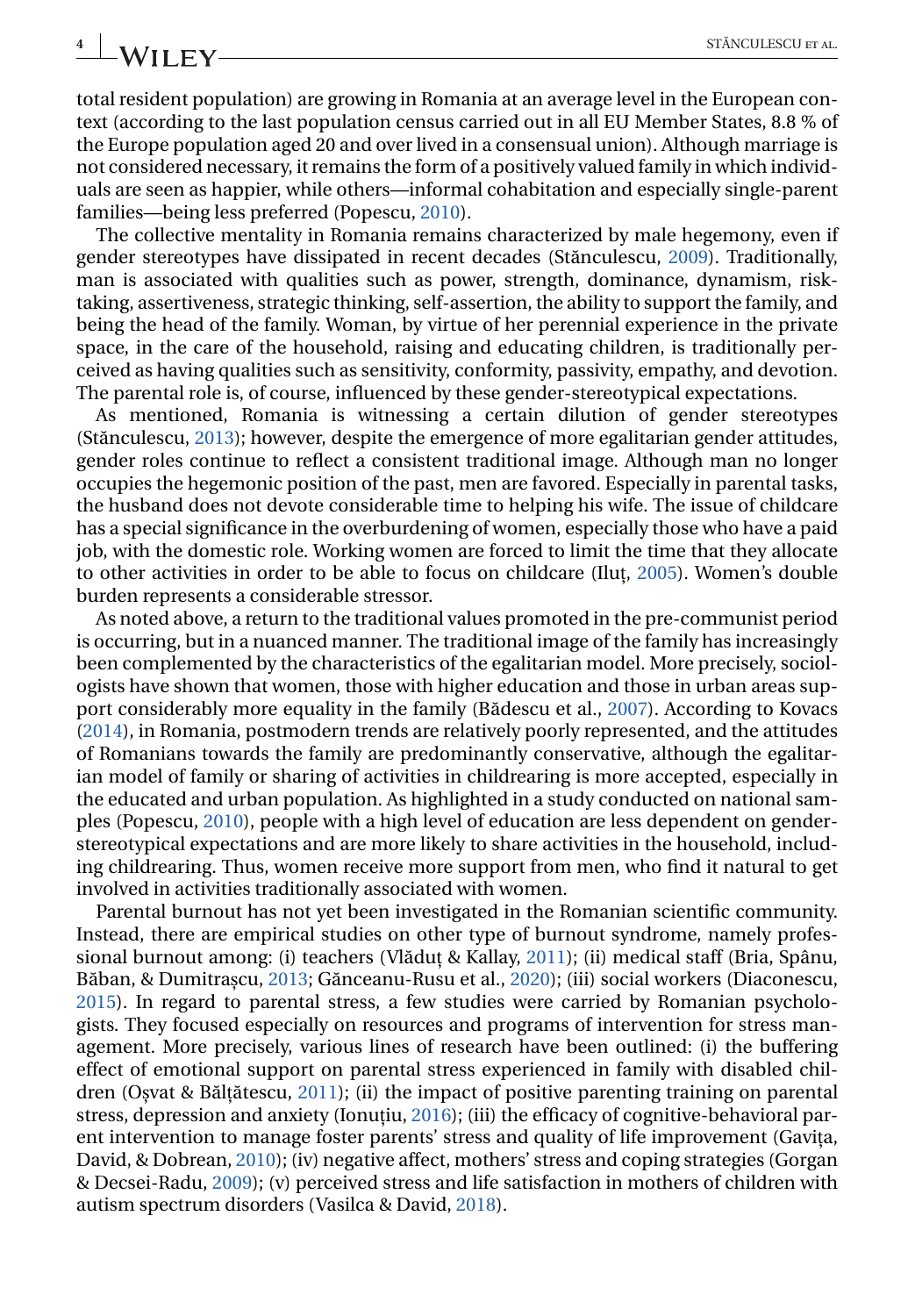Romanian researchers have studied parental practices mainly from the perspective of clinical, developmental, and positive psychology. Those based on clinical conceptual models explored the negative outcomes of low acceptance or/and high parental control as: ado-lescents' perfectionism (Damian, Stoeber, Negru-Subțirică, & Băban, [2013\)](#page-15-0) and depressive symptoms (Diaconu-Gherasim, Bucci, Giuseppone, & Brumariu, [2017\)](#page-15-0). In developmental studies association between parental practices and identity development in adolescence (Negru-Subțirică, Pop, Luyckx, Dezutter, & Steger, [2016,](#page-16-0) [2018\)](#page-16-0) and relationship between mother-child similarities in value orientations in adolescence and perceived maternal parenting (Friedlmeier & Trommsdorff, [2011\)](#page-15-0) were highlighted. In the positive psychology framework the association between parental practices and children's and adolescents' wellbeing was found (Negovan et al., [2016\)](#page-16-0).

#### **2 THE CURRENT STUDY**

The main aim of this study is to validate the Romanian version of the PBA (PBA-RO) by testing its construct and concurrent validity. In particular, the reliability of the instrument, first- and second-order four-factor models, expected relations with other variables (i.e., gender, perfectionism, life satisfaction, and resilience), as well as correlations with sociodemographic variables (i.e., age, educational level, number of children, family type, children's age, number of women and men living in the household, number of hours spent with children, having a paid professional activity, and neighborhood) were analyzed.

As a first hypothesis, we assumed that the four-factor structure of the PBA-RO would fit the data, all the estimated factor loadings being statistically significant. Driven by the theoretical conceptualization of parental burnout and by previous research studies of PBA validation (e.g., Aunola, Sorkkila, & Tolvanen, [2020\)](#page-14-0), we expected that a second-order factor model as total Parental Burnout as latent variable would also fit the data. In the second hypothesis we presumed that the PBA-RO has concurrent validity. More specifically, we developed two sub-hypotheses: (i) we supposed that there is a positive relationship between parental burnout and perfectionism; (ii) we assumed that parental burnout is negatively related to resilience and life satisfaction. Developing the sub-hypothesis presuming a positive relationship between parental burnout and perfectionism, we considered the fact that perfectionistic people enjoy less of what they do, as they reflect on what they would have achieved if they had acted perfectly. A previous study (Kawamoto et al., [2018\)](#page-15-0) provided evidence for the association between parental burnout and perfectionism. There is no such thing as perfect parenting, so intolerance toward weaknesses or mistakes exerts a pressure that consumes energy and makes parents more vulnerable to stressful situations. Perfectionists have a less appropriate and unrealistic approach to adverse circumstances in the sense that they over-motivate themselves to have a flawless image in front of others (Mitchelson & Burns, [1998\)](#page-16-0). The replication of the association between parental burnout and perfectionism is an important step in the validation of the Romanian version of PBA. And we already know that parental burnout has some specific deleterious consequences (Mikolajczak et al., [2019;](#page-16-0) Mikolajczak, Raes, Avalosse, & Roskam, [2018\)](#page-16-0).

The negative relationship between parental burnout and resilience assumed in the second sub-hypothesis was based on a positive psychology approach that emphasizes the benefit of people in adverse contexts (Smith, Tooley, Christofer, & Kay, [2010;](#page-17-0) Tugade, Fredrickson, & Feldman-Barrett, [2004\)](#page-17-0). Resilience represents the ability to withstand adversity and return to homeostasis after the impact of stressors. Thus, resilient people are those who evolve favorably in situations with a high risk of triggering detrimental effects, continuing to maintain their emotional health. According to Fredrickson [\(2013\)](#page-15-0), resilient people have deeply emotional self-awareness and counteract the negative effects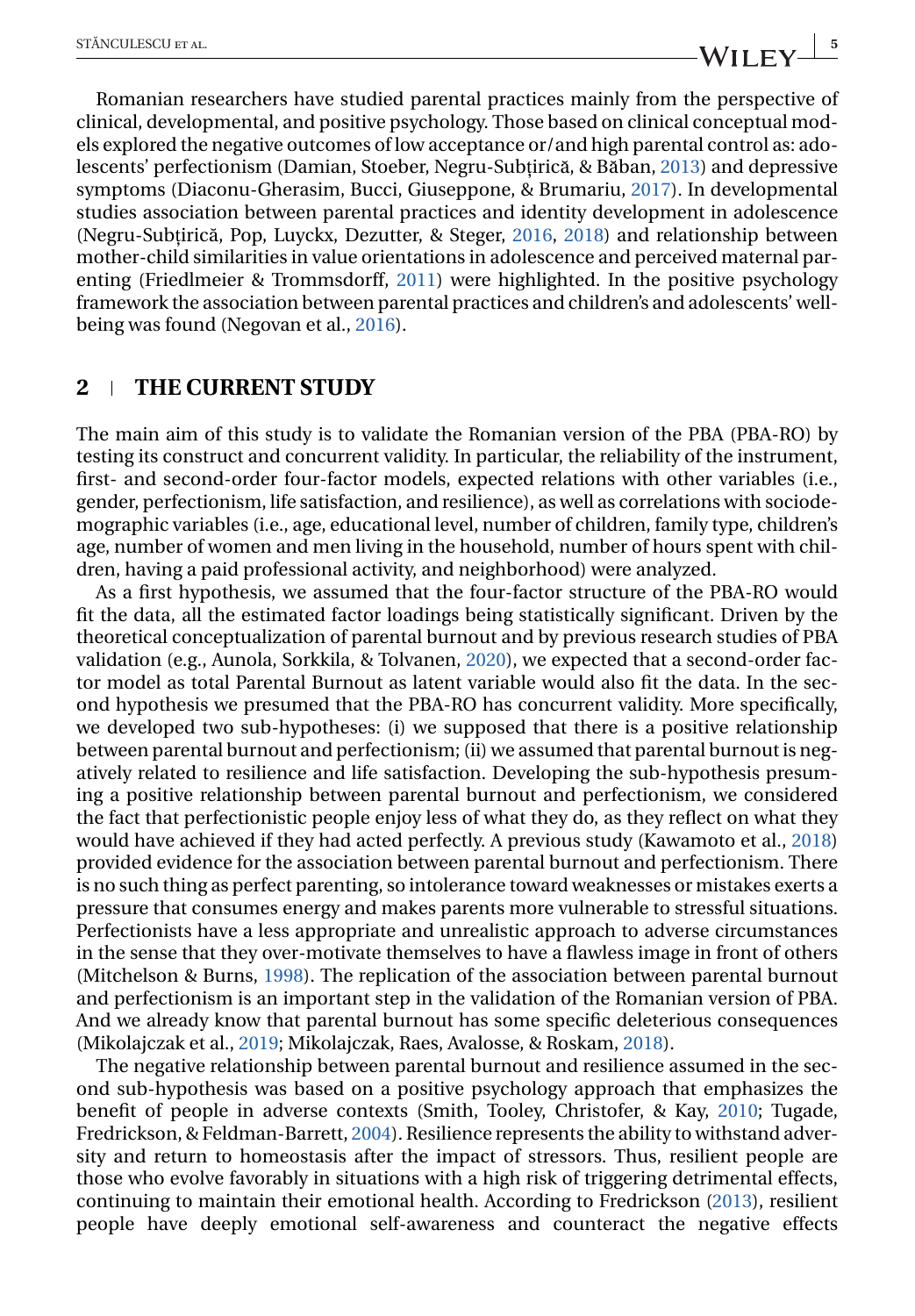generated by stressful situations much more rapidly than people with low resilience. Relationships between resilience and burnout in the case of health professionals, therapists, and teachers are well described in the literature (e.g., Skovholt & Trotter-Mathison, [2011\)](#page-17-0). The presumed negative relationship between parental burnout and life satisfaction was also set up within the framework of positive psychology. Specialists have proved the predictive role of resource-loss specific to job burnout syndrome and life dissatisfaction (Hakanen & Schaufeli, [2012\)](#page-15-0). Nevertheless, drawing a model of antecedents and consequences of parental burnout was out of the scope of the current study (which is a validation study). And the cross-sectional nature of the data would prevent us to provide assumptions about the directions of the relations between parental burnout on the one hand and perfectionism, life satisfaction and resilience on the other hand.

In the third hypothesis, we supposed low associations between parental burnout and sociodemographic variables. This assumption was based on previous findings (Le Vigouroux & Scola, [2018;](#page-16-0) Lebert-Charron et al., [2018;](#page-16-0) Lindström, Aman, & Lindhal-Norberg, [2011;](#page-16-0) Mikolajczak, Raes et al., [2018;](#page-16-0) Roskam et al., [2017,](#page-17-0) [2018\)](#page-16-0).

#### **3 METHOD**

#### **3.1 Participants**

Our sample included 650 parents (64.3% mothers), whose age ranged from 18 to 65 ( $M_{\text{age}} =$ 36.60, *SD* = 5.73). In terms of family types, 84.5% of participants were raising their child/ren with a partner who was the other biological parent (two-parent family), 8.5% were single parents, 3.5% were in step-families, and 3.5% were in multigenerational families. Overall, the participants had between 1 and 6 children, whose ages ranged from 0 to 40 years (*M*  $= 7.78, SD = 5.15$  for the oldest and from 0 to 33 years old ( $M = 4.54$ ,  $SD = 3.91$ ) for the youngest. The parents spent between 1 and 18 hours per day with their child/ren ( $M_{\text{hours}} =$ 7.83, *SD* = 6.50). Their homes were located in lower-class neighborhood (5.1%), in middleclass neighborhood (32.4%), or in upper-middle-class neighborhood (62.5%). Regarding employment status, 89.1% of the parents had paid professional activity. The number of successfully completed school years ranged from the compulsory level (10 school years— 6.3%), high-school (12 school years—17.2%), the bachelor level (15 to 17 school years— 34.5%), up to 17 school years—42%.

#### **3.2 Procedure**

The current study was conducted as part of the International Investigation of Parental Burnout (IIPB), a consortium gathering 40 countries over the world, set up and led by Isabelle Roskam and Moïra Mikolajczak at *UCLouvain* in Belgium. Approval was obtained from the ethics committee of the University of Bucharest (Reg. No. CEC: 02/12.01.2018; Date: 12.01.2018). The translation of the IIPB survey into Romanian was achieved following a forward-backward translation procedure, in accordance with the recommended methodological approach described by Sousa and Rojjanasrirat [\(2011\)](#page-17-0). It was highlighted after back-translation that the items of the Romanian version were very similar to the original one. The inclusion criteria were: to live with the child /children, to have Romanian nationality. The informed consent that they signed allowed participants to withdraw at any stage without having to justify their decision. They were assured that the data would remain confidential and anonymous. The data about sociodemographic characteristics and parental burnout were collected either online (via a Qualtrics survey) between January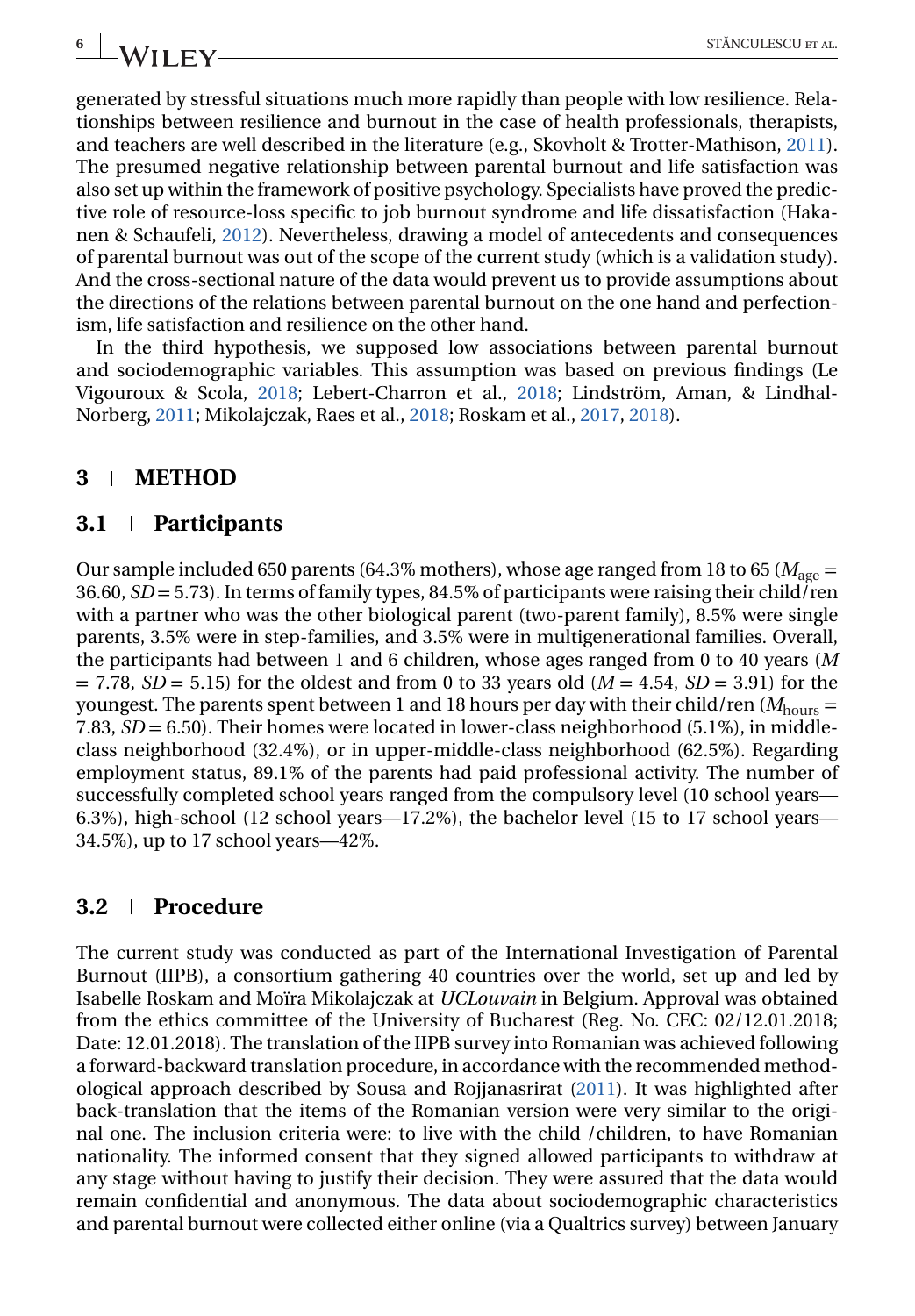and May 2018 (40.6%) or via a paper-and-pencil version of the survey completed in various schools from Bucharest (59.6%) during parent meetings between January and May 2019. We shared the online survey via various social networking sites, one of which included an NGO involved in organizing parenting workshops. For those who completed the paperand-pencil version, the three additional measures of perfectionism, life satisfaction, and resilience were included in the survey for concurrent validity purposes. Additional information about the comparability of the two subsamples, that is, online versus paper-andpencil, is available in the Supporting Information.

With regard to attrition, 805 parents participated in the research at the onset (i.e., an attrition rate of 12.7%). In particular, 103 participants who agreed to complete the online version withdrew very quickly after accepting, and 52 online questionnaires contained missing data for the PBA. The final sample consisted in 650 parents who completed the questionnaire under consideration in the current study, namely, sociodemographic items and PBA. The three measures of perfectionism, life satisfaction, and resilience were obtained in a subsample of 323 participants (i.e., those who completed the paper-andpencil data collection, of whom the attrition rate was 0%).

#### **3.3 Measures**

### **3.3.1 Sociodemographic characteristics**

Participants were asked about their socio-demographic characteristics: gender, age, educational level, family type (two-parent, single parent, and step-family), number of children, age of the oldest and youngest child, number of women and men in the household, number of hours spent with children, having a paid professional activity, and neighborhood (disadvantaged, average, prosperous).

## **3.3.2 Parental burnout**

Parental burnout was assessed using the Romanian version of the PBA (Roskam et al., [2018\)](#page-16-0), a 23-item self-report measuring parental burnout. The PBA includes four subscales: Emotional Exhaustion (nine items; e.g., "I am so tired out by my role as a parent that sleeping doesn't seem like enough"), Contrast with Previous Parental Self (six items; e.g. "I don't think I'm the good father/mother that I used to be to my child[ren]"), Feelings of Being Fed Up (five items; e.g., "I can't take being a parent any more"), and Emotional Distancing (three items; e.g., "I am no longer able to show my child[ren] how much I love them"). Items are rated on seven-point Likert scales: *never* (0), *a few times a year or less* (1), *once a month or less* (2), *a few times a month* (3), *once a week* (4), *a few times a week* (5), *and every day* (6). The initial validation study (Roskam et al., [2018\)](#page-16-0) conducted with French- and Englishspeaking parents displayed high internal consistency, with Cronbach's alphas of .93, .93, .90, and .81 for the four subscales and .96 for the global score (i.e., the sum score of all PBA items).

### **3.3.3 Perfectionism**

Perfectionism was measured with the Perfectionistic Self-Presentation Scale (PSPS; Hewitt & Flett, [1991\)](#page-15-0), a 23-item measure of perfectionism style. Respondents must rate their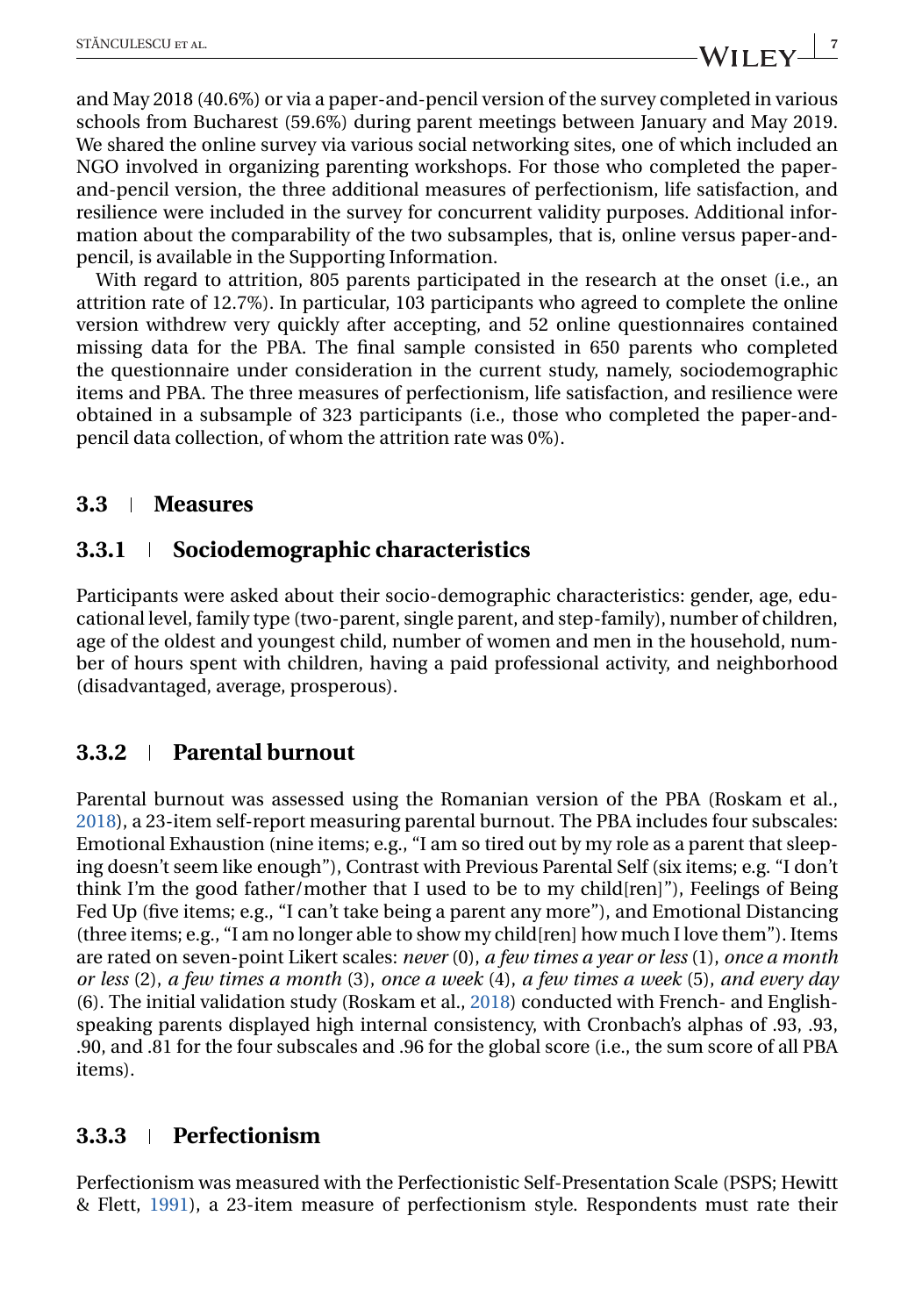agreement with the statements on a seven-point scale ranging from strongly *disagree* (1) to *strongly agree* (7). Sample items include: "I do not want people to see me do something unless I am very good at it" and "If I seem perfect, others will see me more positively." In the current study, the Cronbach's alpha was .85 (95% CI [.82, .86]).

#### **3.3.4 Life satisfaction**

Life satisfaction was assessed with the Satisfaction with Life Scale (SWLS; Diener, Emmons, Larsen, & Griffin, [1985\)](#page-15-0), a five-item measure of life satisfaction. Each item is scored from 1 (*disagree*) to 7 (*strongly disagree*). Sample items include: "In most way my life includes my ideal" and "The conditions of my life are excellent." Studies on Romanian adaptation of the SWLS (Marcu, [2013;](#page-16-0) Marian, [2007\)](#page-16-0) have shown good psychometric properties, namely unifactorial structure, convergent validity, and high internal consistency, Cronbach's alpha ranging between .81 and .85. In the current study, the Cronbach's alpha was .89 (95% [87, .90]).

#### **3.3.5 Resilience**

Resilience was evaluated with the Brief Resilience Scale (BRS; Smith et al., [2008\)](#page-17-0), a six-item scale measuring the ability to bounce back or recover from stress. Each item is scored from 1 (*disagree*) to 5 (*strongly disagree*). Items include positively worded and negatively worded sentences, such as "I usually come through difficult times with little trouble" and "It is hard for me to snap back when something bad happens." Previous studies conducted on the Romanian population (Macovei, [2015;](#page-16-0) Stănculescu, [2016\)](#page-17-0) have shown good internal consistency of the BRS, Cronbach's alpha ranging between .81 and .83. In the current study, Cronbach's alpha was .81 (95% CI [.79, 82]).

#### **3.4 Data analysis**

We first performed a Confirmatory Factor Analysis (CFA) to examine to what extent the Romanian data fit with the initial measurement model (Roskam et al., [2018\)](#page-16-0), i.e., first-order four-factor model: exhaustion in parental role (9 items), contrasts with previous parental self (6 items), feelings of being fed up (5 items), and emotional distancing (3 items). We also tested whether the data would fit with a second-order four-factor model that has been found in other countries (e.g., Finland: Aunola et al., [2020\)](#page-14-0) and that makes even more sense theoretically speaking: four first-order factors forming a second-order factor, namely parental burnout. Skewness and kurtoses indicated indeed that PBA items displayed deviations from normality. Conceptually, these deviations from normality make sense: burnout is not expected to be normally distributed in the population. The estimation method used was diagonally weighted least squares (DWLS) based on asymptotic covariance and polychoric correlations matrices. We used several goodness-of-fit indices to determine the acceptability of the models: chi-square corrected for non-normality, the root mean square error of approximation (RMSEA), the root mean square residual (RMR) the standardized root mean square residual (SRMR), the comparative fit index (CFI), the incremental fit index (IFI), the goodness of fit index (GFI), and the adjusted goodness of fit index (AGFI). For CFI, IFI, GFI, and AGFI, values close to .95 and above are to be taken as good fit, values close to .90 and .95 be taken as acceptable fit. According to Hu and Bentler [\(1999\)](#page-15-0), RMSEA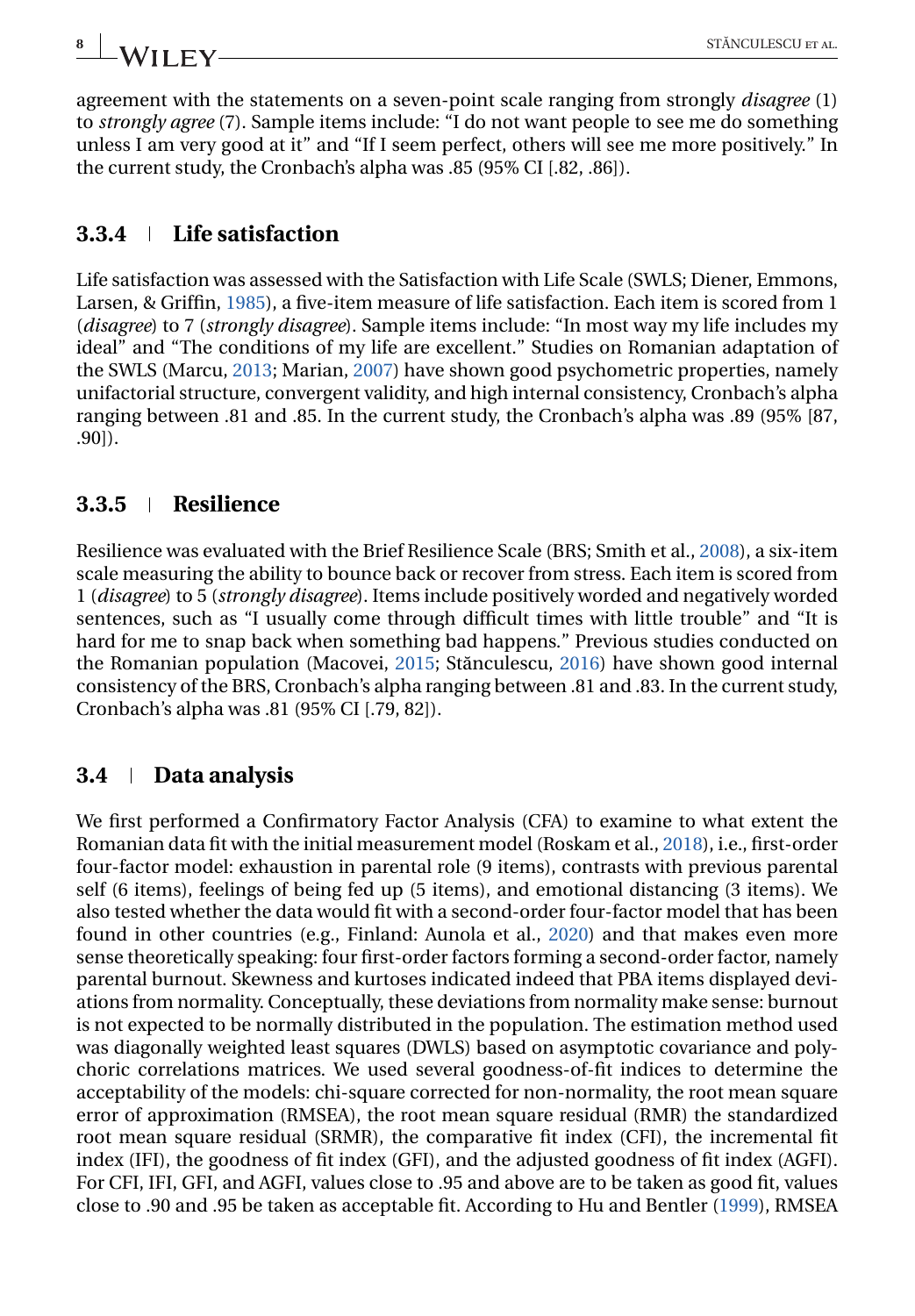values close to .06 or below represent good fit, .07 to .08 moderate fit, .08 to .10 marginal fit, and >10 poor fit. RMR and SRMR should preferably be less than or equal to .08. We evaluated reliability through Cronbach's alpha. These statistical analyses were conducted using LISREL 9 software (Jöreskog & Sörbom, [2012\)](#page-15-0).

With regard to the relation between the PBA-RO and other variables, we computed Spearman correlations between the PBA-RO and the discrete (age), categorical (educational level, number of children, age of the youngest and the oldest child, number of women and men in the household, hours spent with children, neighborhood), and ordinal variables (perfectionism, life satisfaction, and resilience). We also computed one-way ANOVAs to test the mean differences for categorical variables (i.e., gender, family type, and having paid professional activity).

#### **4 RESULTS**

#### **4.1 Construct validity**

The CFA revealed that all the estimated factor loadings were statistically significant at *p* < .001. As displayed in Table [1,](#page-9-0) the standardized factor loadings ranged from .54 to .93. In any case, the cut-off criterion of being above .40 was fulfilled (Pituch & Stevens, [2016\)](#page-16-0). Correlations between the four latent factors were positive and significant:  $r = .96$  for emotional exhaustion and contrast with previous parental self, *r* = .97 for emotional exhaustion and feelings of being fed up, *r* = .96 for emotional exhaustion and emotional distancing), *r* = .96 for contrast with previous parental self and feelings of being fed up, *r* = .95 for contrast with previous parental self and emotional distancing, and *r* = .92 for feelings of being fed up and emotional distancing.

In terms of model fit to the data, chi-square corrected for non-normality  $\chi^2$  [224, 650] = 413.53 ( $p < .001$ ) was significant, indicating possible discrepancies or misfit. However, it is accepted in the literature (Pituch & Stevens, [2016\)](#page-16-0) that chi-square test is impacted by a large sample size. As the SEM is a large-sample technique, it is not uncommon to obtain a statistically significant chi-square test. Other fit measures demonstrated a good fit to the data with CFI = .98; IFI = .98; GFI = .99; AGFI = .99; RMSEA = .094 (90% CI [.080, .098]); RMR = .059; SRMR = .059. Likewise, considering the high correlations between the four factors and the theoretical conceptualization of parental burnout, we tested a second-order fourfactor model, including the four dimensions of the PBA as first-order factors and global parental burnout as second-order factor. The results of the second-order model are presented in Figure [1.](#page-10-0) Similarly to the previous model, this higher order model showed a good fit to the data with chi-square corrected for non-normality  $\chi^2$  [226. 650] = 411.73 ( $p < .001$ ),  $CFI = .98$ ; IFI = .98; GFI = .99; AGFI = .99; RMSEA = .094 (90% CI [.080, .098]); RMR = .059; SRMR = .059. These results confirmed the validity of both first- and second-order models with four-factor structure of the Romanian version of the PBA.

As displayed in Table [1,](#page-9-0) the Cronbach's alphas, ranging from .73 to .93, showed good to high internal consistency for the four PBA subscales. The Cronbach's alpha for the global score was .95 (95% CI [.93, .96]).

#### **4.2 Concurrent validity**

The correlations between parental burnout and its four dimensions on the one hand and perfectionism, life satisfaction, and resilience on the other supported the concurrent validity of the PBA-RO. As displayed in Table [2,](#page-10-0) the coefficients ranged from .20 to .33 for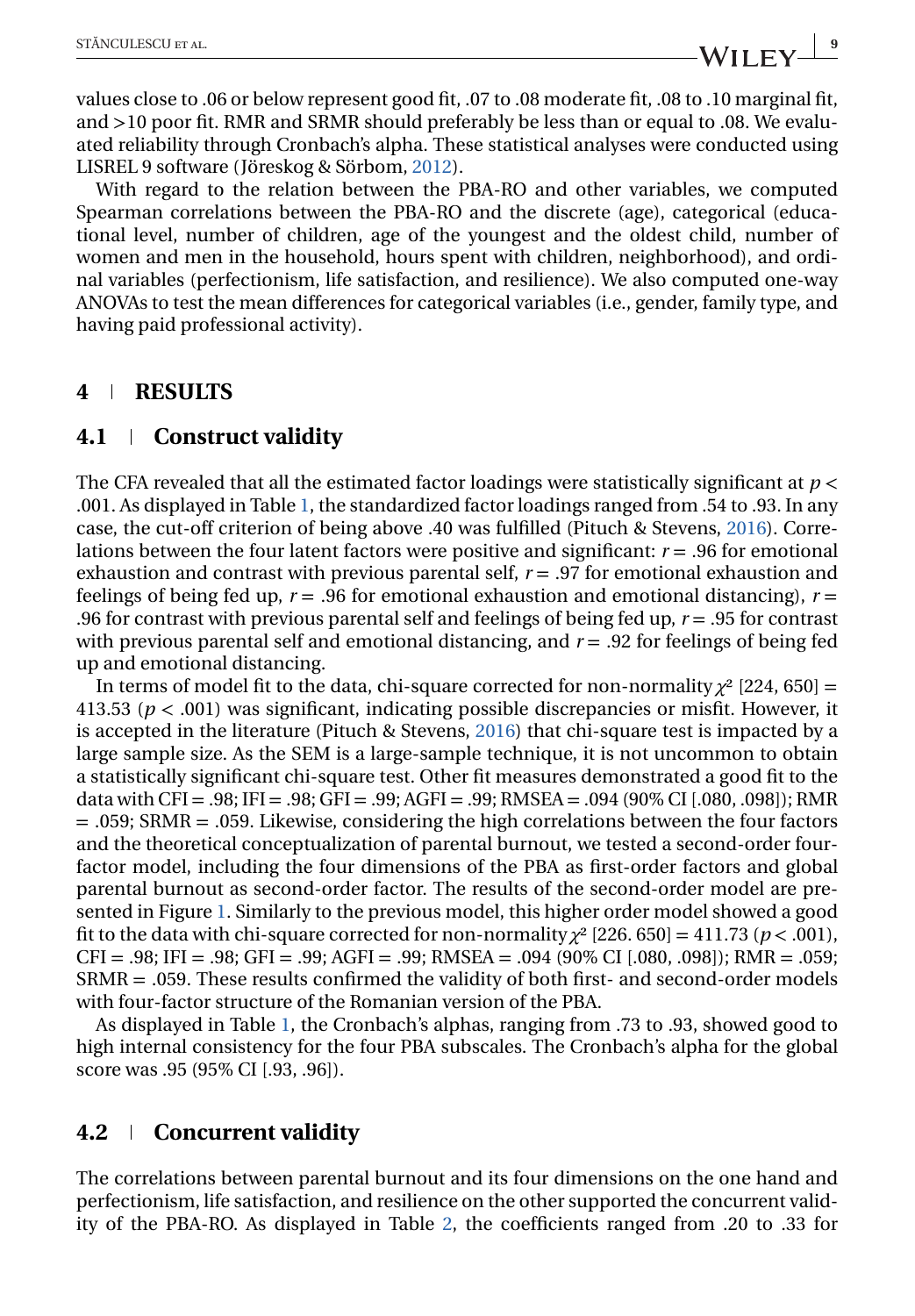|                 |                                                    |                                                                                                                            |                                    | <b>EX</b> |                                       |                        |           |
|-----------------|----------------------------------------------------|----------------------------------------------------------------------------------------------------------------------------|------------------------------------|-----------|---------------------------------------|------------------------|-----------|
|                 |                                                    |                                                                                                                            |                                    |           | CO                                    | <b>FU</b>              | <b>ED</b> |
| EX1             | I feel completely run down by my role as a parent  |                                                                                                                            |                                    | .87       |                                       |                        |           |
| EX <sub>2</sub> |                                                    | I have the sense that I'm really worn out as a parent                                                                      |                                    | .89       |                                       |                        |           |
| EX3             | like enough                                        | I'm so tired out by my role as a parent that sleeping doesn't seem                                                         |                                    | .63       |                                       |                        |           |
| EX4             |                                                    | When I get up in the morning and have to face another day with<br>my child(ren), I feel exhausted before I've even started |                                    | .64       |                                       |                        |           |
| EX <sub>5</sub> | child(ren)                                         | I find it exhausting just thinking of everything I have to do for my                                                       |                                    | .86       |                                       |                        |           |
| EX <sub>6</sub> | I have zero energy for looking after my child(ren) |                                                                                                                            |                                    | .78       |                                       |                        |           |
| EX7             | My role as a parent uses up all my resources       |                                                                                                                            |                                    | .82       |                                       |                        |           |
| EX8             | autopilot                                          | I have the impression that I'm looking after my child (ren) on                                                             |                                    | .56       |                                       |                        |           |
| EX9             | I'm in survival mode in my role as a parent        |                                                                                                                            |                                    | .93       |                                       |                        |           |
| CO <sub>1</sub> | child(ren)                                         | I don't think I'm the good father/mother that I used to be to my                                                           |                                    |           | .85                                   |                        |           |
| CO <sub>2</sub> |                                                    | I tell myself that I'm no longer the parent I used to be                                                                   |                                    |           | .87                                   |                        |           |
| CO <sub>3</sub> | I'm ashamed of the parent that I've become         |                                                                                                                            |                                    |           | .92                                   |                        |           |
| CO <sub>4</sub> | I'm no longer proud of myself as a parent          |                                                                                                                            |                                    |           | .90                                   |                        |           |
| CO <sub>5</sub> | interacting with my child(ren)                     | I have the impression that I'm not myself any more when I'm                                                                |                                    |           | .89                                   |                        |           |
| CO <sub>6</sub> |                                                    | I feel as though I've lost my direction as a dad/mum                                                                       |                                    |           | .85                                   |                        |           |
| FU1             | I can't stand my role as father/mother any more    |                                                                                                                            |                                    |           |                                       | .90                    |           |
| FU <sub>2</sub> | I can't take being a parent any more               |                                                                                                                            |                                    |           |                                       | .87                    |           |
| FU <sub>3</sub> | I feel like I can't take any more as a parent      |                                                                                                                            |                                    |           |                                       | .54                    |           |
| FU4             | I feel like I can't cope as a parent               |                                                                                                                            |                                    |           |                                       | .92                    |           |
| FU <sub>5</sub> | I don't enjoy being with my child(ren)             |                                                                                                                            |                                    |           |                                       | .58                    |           |
| ED1             |                                                    | I do what I'm supposed to do for my child (ren), but nothing more                                                          |                                    |           |                                       |                        | .69       |
| ED2             |                                                    | Outside the usual routines (lifts in the car. bedtime. meals), I'm no<br>longer able to make an effort for my child(ren)   |                                    |           |                                       |                        | .87       |
| ED <sub>3</sub> |                                                    | I'm no longer able to show my child(ren) how much I love them                                                              |                                    |           |                                       |                        | .84       |
| $\alpha$        | <b>Exhaustion in</b><br><b>Parental role</b>       | <b>Contrast with</b><br>previous parental self                                                                             | <b>Feelings of being fed</b><br>up |           | <b>Emotional</b><br><b>Distancing</b> |                        |           |
|                 | .89 (95%CI [.86, .91])                             | .93 (95%CI [.90, .94])                                                                                                     | .73 (95%CI [.71, .75])             |           |                                       | .77 (95%CI [.75, .80]) |           |
|                 |                                                    |                                                                                                                            |                                    |           |                                       |                        |           |

|  |  |  | TABLE 1 Standardized regression weights from CFA and Cronbach's alphas in the Romanian sample |  |
|--|--|--|-----------------------------------------------------------------------------------------------|--|
|--|--|--|-----------------------------------------------------------------------------------------------|--|

*Note*. Factor loadings >|.40| are in bold; EX, exhaustion in parental role; CO, contrast with previous parental self; FU, feelings of being fed up; ED, emotional distancing.

perfectionism, from −.29 to −.41 for life satisfaction and from −.29 to −.37 for resilience. A similar pattern of associations was found for mothers and fathers.

In line with our expectations, gender-related differences were found for parental burnout. The results confirmed that mothers had higher level of parental burnout than fathers for the global score,  $F(1, 648) = 21.39$ ,  $p = .01$ , as well as for the four dimensions of the PBA, with respectively,  $F(1, 648) = 38.91$ ,  $p = .01$  for exhaustion in parental role,  $F(1, 648) = 38.91$ ,  $p = .01$  for exhaustion in parental role,  $F(1, 648) = 38.91$ ,  $p = .01$ 648) = 24.64,  $p = .01$  for contrast with previous parental self,  $F(1, 648) = 16.29$ ,  $p = .01$  for feelings of being fed up, and  $F(1, 648) = 7.68$ ,  $p = .01$  for emotional distancing.

As shown in Table [3,](#page-11-0) in line with previous findings (Roskam et al., [2018\)](#page-16-0), the bivariate relations between parental burnout and sociodemographic characteristics were low. With

<span id="page-9-0"></span>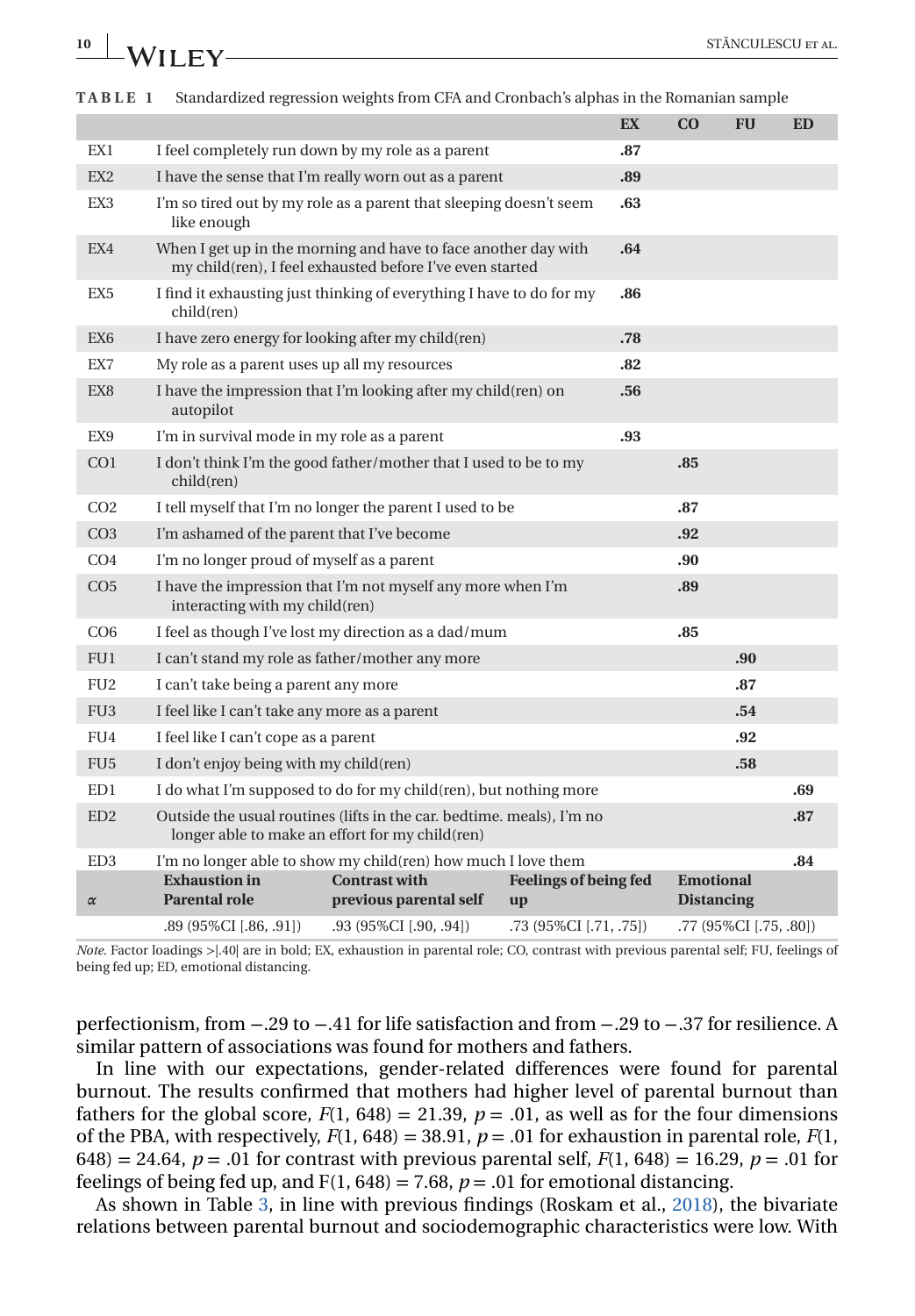<span id="page-10-0"></span>

**FIGURE 1** Results of the confirmatory factor analysis for the second-order four-factor model of the PBA-RO

|                   |        | <b>Parental burnout</b> |           |          |           |           |
|-------------------|--------|-------------------------|-----------|----------|-----------|-----------|
|                   |        | <b>Global score</b>     | <b>EX</b> | $\bf CO$ | <b>FU</b> | <b>ED</b> |
| Perfectionism     | Male   | $.28**$                 | $.26**$   | $.27**$  | $.29**$   | $.31***$  |
|                   | Female | $.30**$                 | $.30**$   | $.27**$  | $.16***$  | $.33***$  |
|                   | All    | $.30**$                 | $.29**$   | $.27**$  | $.20**$   | $.33***$  |
| Life satisfaction | Male   | $-.51**$                | $-.47**$  | $-54**$  | $-.46**$  | $-.42*$   |
|                   | Female | $-.37**$                | $-.38**$  | $-.35**$ | $-.23**$  | $-.38**$  |
|                   | All    | $-.40**$                | $-.41**$  | $-.40**$ | $-.29**$  | $-.39*$   |
| Resilience        | Male   | $-.44**$                | $-.43**$  | $-.40**$ | $-.44**$  | $-.46*$   |
|                   | Female | $-.33**$                | $-.32**$  | $-.35**$ | $-.25**$  | $-.34**$  |
|                   | All    | $-.36**$                | $-.35**$  | $-.36**$ | $-.29**$  | $-.37**$  |

**TABLE 2** Correlations between parental burnout, perfectionism, life satisfaction, and resilience (*n* = 323)

*Note*. \**p* < .05, \*\**p* < .01; EX, exhaustion in parental role; CO, contrast with previous parental self; FU, feelings of being fed up; ED, emotional distancing.

regard to ordinal and continuous variables, the coefficients ranged from .00 to .18, with the highest correlation found with the number of hours spent with children. With regard to the categorical variables, we found no difference for the family type except for with Feelings of Being Fed Up,  $F(3, 646) = 2.64$  $F(3, 646) = 2.64$  $F(3, 646) = 2.64$ ,  $p = .02$  (see in Table 4, descriptive statistics of PBA subscales and global score according to gender, family type, and having a paid professional activity).

In addition, the results showed that parents with paid professional activity demonstrated a lower level of parental burnout than those without job,  $F(1, 648) = 5.66$ ,  $p = .01$ . They were less exhausted,  $F(1, 648) = 8.13$ ,  $p = .01$ , experiencing less contrast with previous parental self,  $F(1, 648) = 6.97$ ,  $p = .01$ , as well as being less distant from their children,  $F(1, 648) =$ 3.39,  $p = .03$ .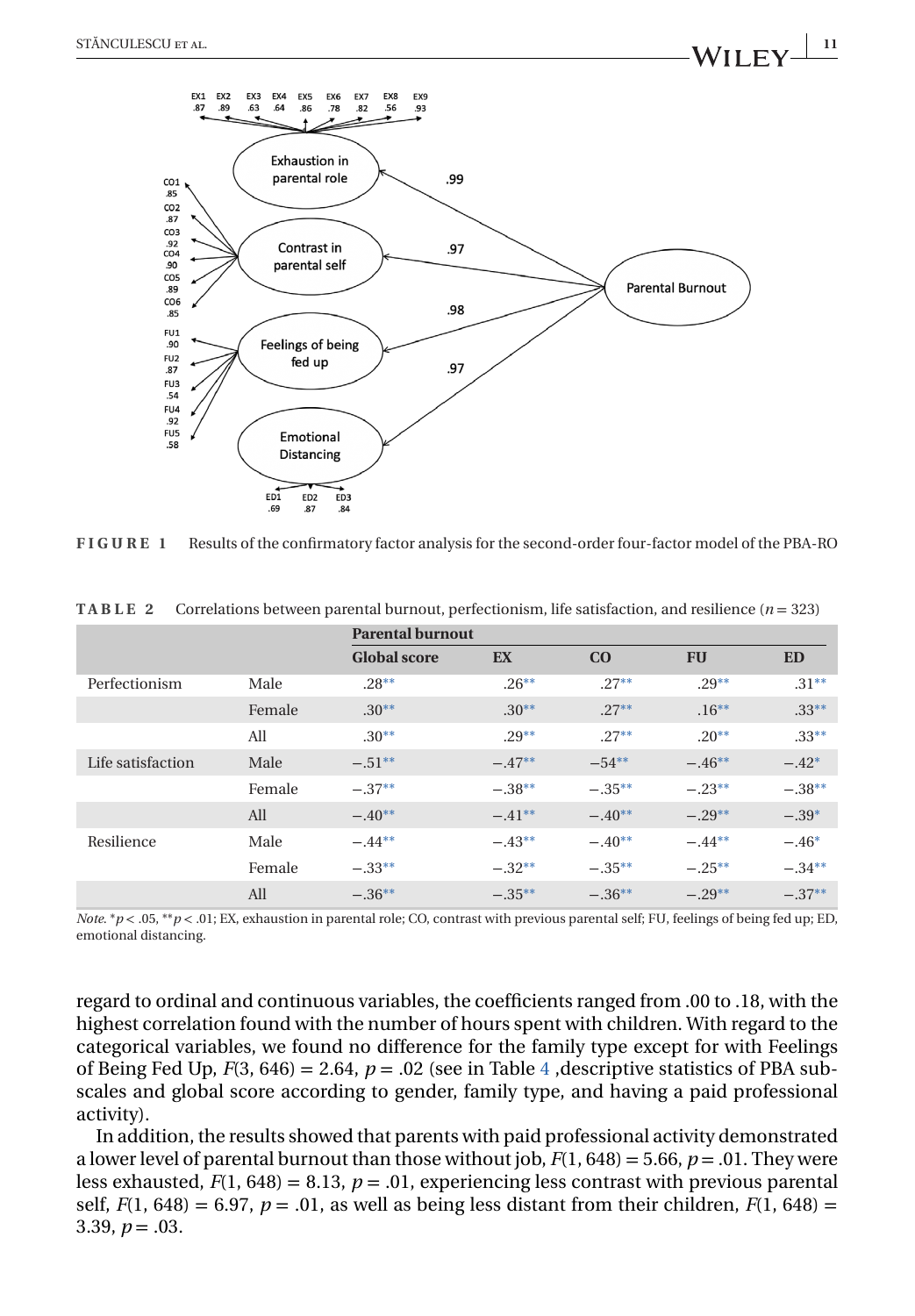|                           | <b>Parental Burnout</b> |           |                |           |           |
|---------------------------|-------------------------|-----------|----------------|-----------|-----------|
|                           | <b>Global score</b>     | <b>EX</b> | C <sub>O</sub> | <b>FU</b> | <b>ED</b> |
| Age                       | $-.10*$                 | $-.16**$  | $-.08$         | $-.05$    | $-.03$    |
| Educational level         | .00                     | .01       | .05            | $-.05$    | $-.01$    |
| Number of children        | $.13*$                  | $.10*$    | $.12*$         | .06       | $.12*$    |
| Age of the youngest child | $-.17*$                 | $-.19*$   | $-.12*$        | $-.08$    | $-.11*$   |
| Age of the oldest child   | $-.09*$                 | $-19*$    | $-.05$         | $-.01$    | $-.03$    |
| Number of women           | $-.02$                  | $-.01$    | $-.01$         | $-.05$    | $-.05$    |
| Number of men             | $-.02$                  | .00       | $-.04$         | $-.02$    | $-.04$    |
| Hours spent with children | $.18*$                  | $.21*$    | .11            | $.15*$    | .01       |
| Neighborhood              | .02                     | .04       | .02            | $-.03$    | .05       |

<span id="page-11-0"></span>**TABLE 3** Spearman correlations between parental burnout and sociodemographic characteristics

*Note.*  $*$   $p$  < .01;  $*$   $p$  < .05; PBA, total score of the PBA; EX, exhaustion in parental role; CO, contrast with previous parental self; FU, feelings of being fed up; ED, emotional distancing.

#### **5 DISCUSSION**

In this study, we tested the psychometric properties of the Romanian version of the PBA. Our results support the good psychometric properties of the PBA-RO. They replicate the initial first-order four-factor model. They also provide support to the second-order fourfactor model encompassing the four dimensions of the PBA as first-order factors and global parental burnout as second-order factor. Having an instrument that has been validated in many languages and in very different cultures bodes well for intercultural research in the field of parenting and family psychology, offering opportunities for teams of researchers to collaborate to better understand the micro-, meso- and macro-level determinants of parental burnout. Moreover, when research is conducted using the same instruments, it facilitates comparisons between results obtained in different contexts. Empirically based diagnostic instruments are also necessary for professionals working with families, whether in the prevention or treatment of psychological disorders.

Considering the Romanian cultural background that was set out in the introduction section, expected gender differences were found, which was not the case in studies conducted in Eastern and collectivistic cultures [i.e., Iran (Mousavi et al., [2020\)](#page-16-0) and Turkey (Arikan et al., [2020\)](#page-14-0)] included in the current thematic issue. Although gender stereotypes have faded amid the adoption of an egalitarian model of the family including greater flexibility between partners, Romanians' attitudes towards the family still remain predominantly conservative. According to Robila [\(2004\)](#page-16-0), during pre-communist period, women tended to internalize assumptions about their own status in society, most notably the value of their role in the family and the deep differences between men and women. Although it is largely accepted that parenthood is highly desired by men and women, household duties are expected to be performed mainly by women. Men are more interested in providing financial security, while women are the managers of the household (Bădescu et al., [2007\)](#page-14-0). Our results are in line with those obtained by Schaufeli and Enzmann [\(1998\)](#page-17-0), who reported gender differences in job burnout. They explained these outcomes by the fact that women are more emotionally responsive and are at greater risk of experiencing emotional exhaustion than men. Our results are also consistent with those of Roskam and Mikolajczak [\(2020\)](#page-17-0), suggesting that gender role education continues to reinforce gender essentialism in parenting.

The current study is the first to test the association among parental burnout, resilience, and life satisfaction. As expected, our findings provided evidence for the negative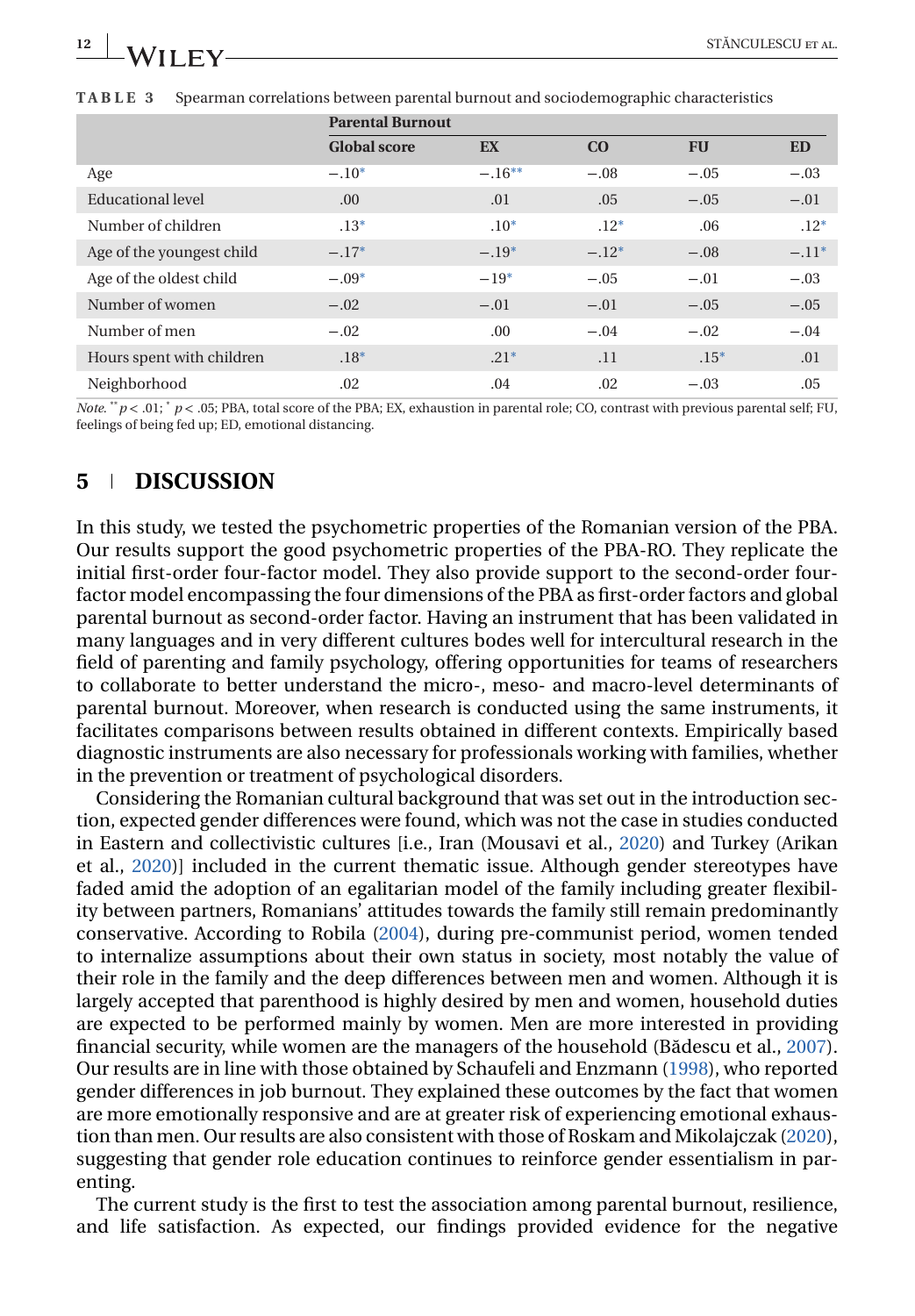<span id="page-12-0"></span>

|             | Gender                                 |                                 | Family type                                  |                                                                                                                                          |                                    |                                                   | professional activity<br>Having a paid |                           |
|-------------|----------------------------------------|---------------------------------|----------------------------------------------|------------------------------------------------------------------------------------------------------------------------------------------|------------------------------------|---------------------------------------------------|----------------------------------------|---------------------------|
|             | $(n = 418)$<br><b>Mothers</b><br>M(SD) | $(n = 232)$<br>Fathers<br>M(SD) | Iwo-parent<br>$(n = 538)$<br>family<br>M(SD) | Single-parent<br>$(n = 67)$<br>family<br>M(SD)                                                                                           | Step-family<br>$(n = 25)$<br>M(SD) | Multi-generation<br>$(n = 20)$<br>family<br>M(SD) | $(n = 329)$<br>M(SD)<br>Yes            | $(n = 321)$<br>M(SD)<br>2 |
| EX          | 20.58                                  | 15.73                           | 18.96                                        | 19.54                                                                                                                                    | 20.43                              | 18.44                                             | 17.59                                  | 20.73                     |
|             | (9.93)                                 | (8.61)                          | (9.67)                                       | (10.97)                                                                                                                                  | (8.74)                             | (5.50)                                            | (9.07)                                 | (10.07)                   |
| 8           | 11.21                                  | 8.67                            | 10.17                                        | 10.72                                                                                                                                    | 12.86                              | 12.27                                             | 9.50                                   | 11.42                     |
|             | (6.81)                                 | (5.02)                          | (6.21)                                       | (6.63)                                                                                                                                   | (7.74)                             | (6.38)                                            | (5.78)                                 | (6.79)                    |
| FU          | 9.82                                   | 8.08                            | 8.95                                         | 11.05                                                                                                                                    | 9.86                               | 9.72                                              | 9.06                                   | 9.45                      |
|             | (5.42)                                 | (4.97)                          | (5.19)                                       | (6.19)                                                                                                                                   | (4.57)                             | (4.59)                                            | (5.14)                                 | (5.44)                    |
| ED          | 5.44                                   | 4.71                            | 5.08                                         | 5.94                                                                                                                                     | 6.00                               | 6.11                                              | 4.92                                   | 5.59                      |
|             | (3.27)                                 | (3.01)                          | (3.09)                                       | (3.69)                                                                                                                                   | (2.73)                             | (3.67)                                            | (3.05)                                 | (3.26)                    |
| Total score | 47.05                                  | 37.21                           | 43.18                                        | 47.27                                                                                                                                    | 49.17                              | 46.55                                             | 41.07                                  | 47.21                     |
|             | (23.28)                                | (20.08)                         | (22.30)                                      | (25.11)                                                                                                                                  | (20.39)                            | (17.27)                                           | (20.92)                                | (23.58)                   |
|             |                                        |                                 |                                              | Note. EX, exhaustion in parental role; CO, contrast with previous parental self; FU, feelings of being fed up; ED, emotional distancing. |                                    |                                                   |                                        |                           |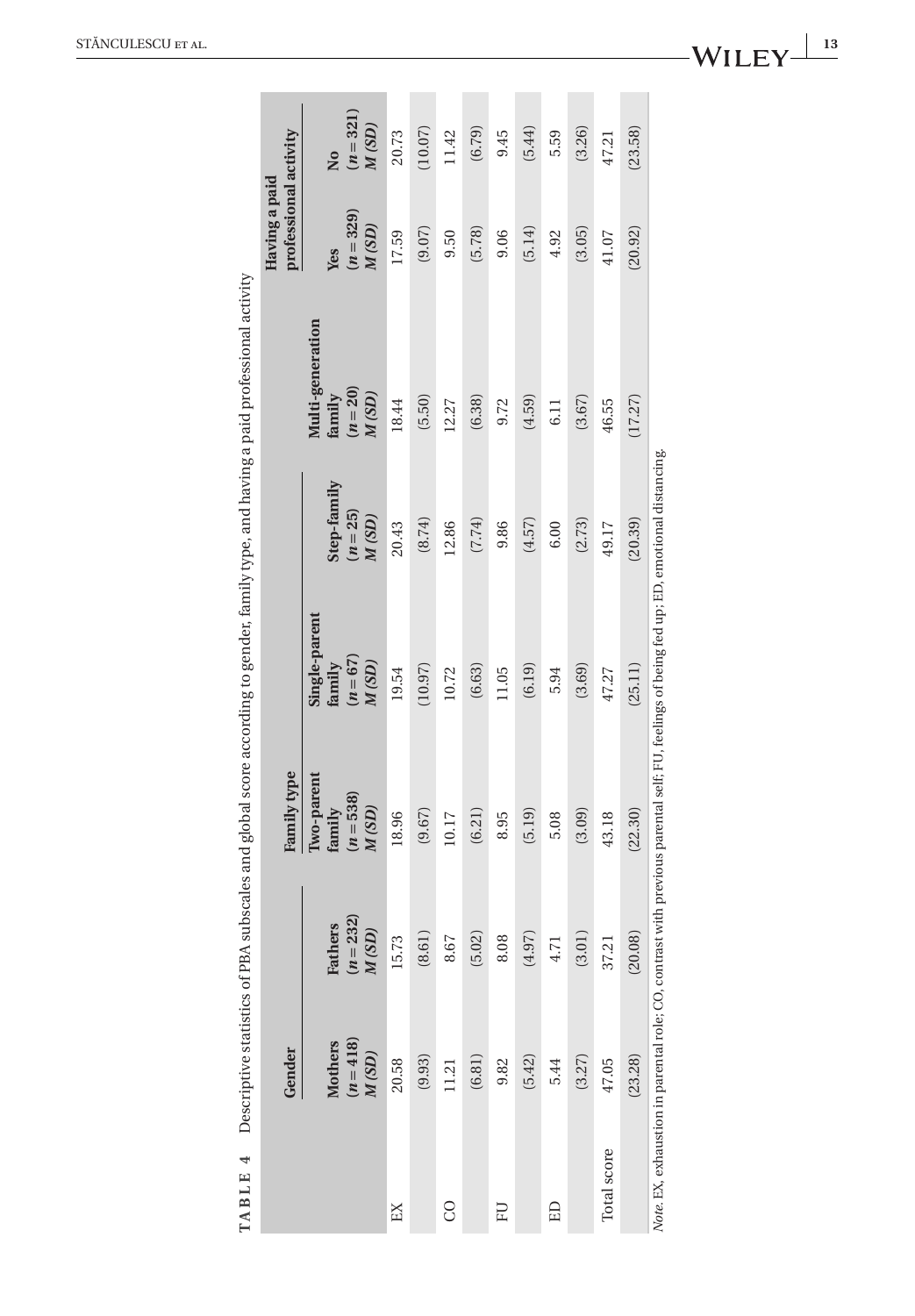associations among parental burnout, resilience, and life satisfaction. Additionally, our results parallel previous outcomes found in the Japanese cultural context (Kawamoto et al., [2018\)](#page-15-0), emphasizing a positive relationship between perfectionism and parental burnout. The same pattern obtained in our research highlights that, even in the case of Romanian parents, very high expectations and zero tolerance for inherent shortcomings in the parental role are related to parental burnout.

With regard to the relations between parental burnout and the sociodemographic variables, our hypotheses were fulfilled. Similarly to the previous findings (Mikolajczak, Raes et al., [2018\)](#page-16-0), no or low correlations between sociodemographic characteristics and parental burnout were found. Comparing the global score of parental burnout and its dimensions across family types, we found significant differences between single-parent families and other family types only in the case of feelings of being fed up. Thus, our results are somewhat similar to but do not replicate the findings obtained by Lebert-Charron et al. [\(2018\)](#page-16-0) in the French cultural context, emphasizing that single mothers experienced higher parental burnout. As pointed out in the introduction, the family and parenting are highly valued in Romanian culture. The specificity of parenting is marked by the consideration of children as the highest goal for both mothers and fathers. A possible explanation of the lack of significant differences in terms of overall PBA score would be that the subjective perception of burnout is diminished by the need to resolve a cognitive dissonance phenomenon [described in the literature by Higgins [\(1987\)](#page-15-0) in the self-discrepancy theory]. Such dissonance is created by the contrast between feeling emotionally distant from their own children, lacking resources in caring for them, scarce efficacy as a parent, and the idea deeply promoted in the collective mind regarding the child as the highest goal of both mothers and fathers. The significant differences on scores of feelings of being fed up between single family and other family types could be explained by arguing that the single parent tries to replace the other's parent absence, eventually assuming a double role. This is an additional source of underlying fears, concerns, and self-doubts contributing to the overloaded parental role. The lack of support from the partner is another aspect that could explain the statistical differences obtained between feelings of being fed up in single family and other family types.

This paper provides empirical support that extends the growing research body on parental burnout. It adds to the evidence of the cross-cultural validity of this measure. The results of our study highlight that the PBA-RO may be successfully used for the Romanian population. It is the first study on this topic conducted in Romania—an Eastern European country whose culture promotes family values on the background of belief that children represent the highest goal for both mothers and fathers. It is useful for the scientific community to have a comprehensive picture of parental burnout in both Western and Eastern European cultures. Summing up, this research highlighted that PBA-RO is a scale with good psychometric properties, which can be used by Romanian specialists in assessing parental burnout. Overall, our research contributes to the literature not only by validating the PBA-RO, but also by considering for the first time a positive psychology approach in the study of parental burnout, emphasizing a negative relationship between life satisfaction, resilience, and parental burnout.

#### **5.1 Limitations and recommendations for future research**

While it provided evidence for the validity of the PBA-RO, this study has several limitations. First, although the present study was carried out among a relatively large sample, it is not representative of the entire Romanian population. The predominance of urban residents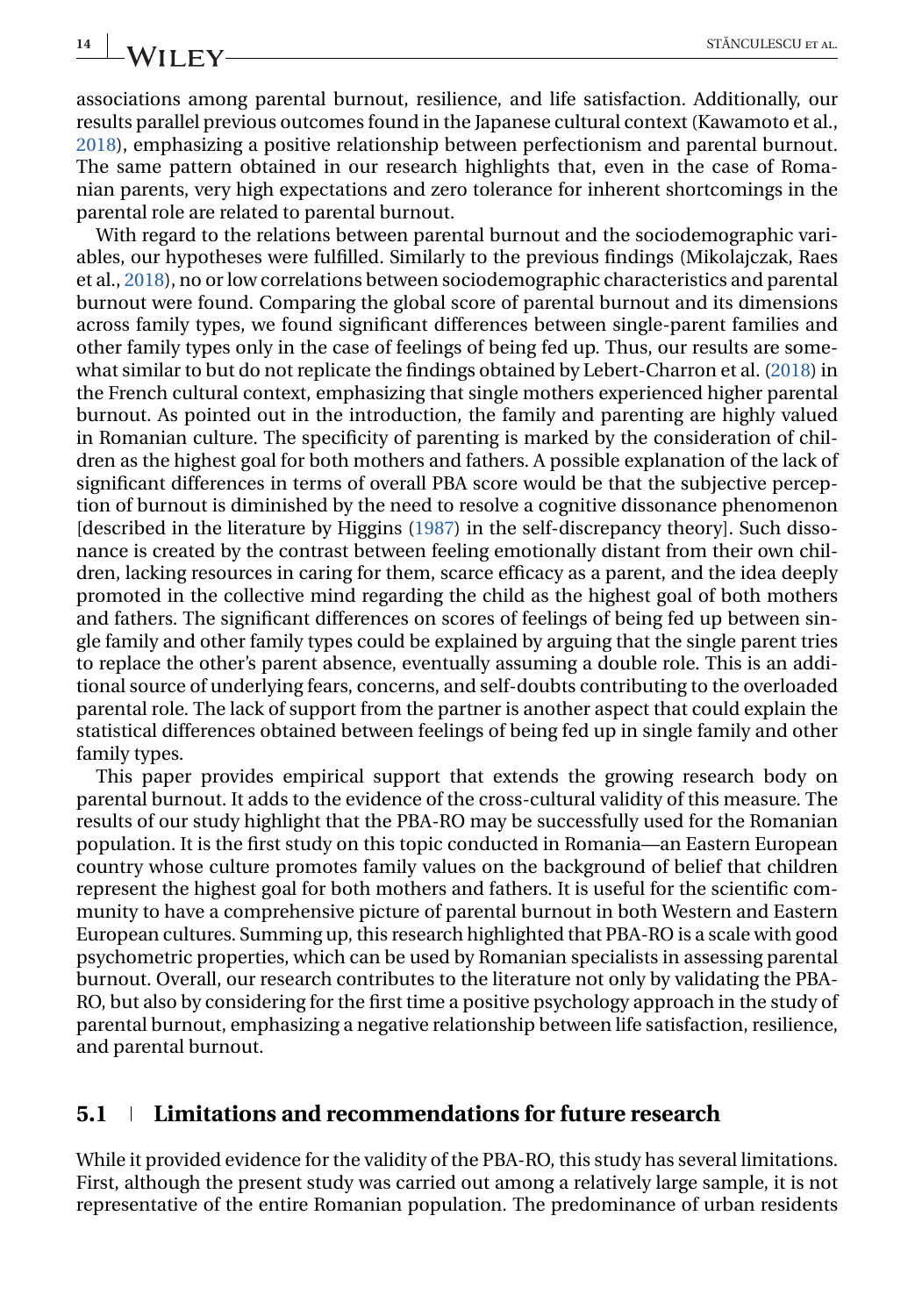<span id="page-14-0"></span>in the sample of the present research weakens the generalizability of the findings. Through collaboration with the Romanian Institute for Public Opinion Polling (IRSOP), a research project could be conducted involving a nationally representative sample, thus including residents from both rural and urban areas. Additionally, the mean level of parental burnout in our sample is quite low, suggesting that the number of burned out parents is limited. Second, it is known that parental burnout symptoms are subjective and have shortcomings in terms of objective evaluation, taking into consideration that answers can be distorted by the social desirability bias. Consequently, further verification—using objective measures of parental burnout, such as hair cortisol [conceptualized in a previous study (Brianda et al., [2020\)](#page-15-0) as a biomarker of parental burnout]—are needed. It may be fruitful to develop an inquiry into another goal to better understand the nature of parental burnout and how parents experience it, exploring real experiences through qualitative research methods such as phenomenology and grounded theory. Another future research could be the replication in a cross-cultural study of the current burnout model within a positive psychology framework. Third, we did not provide evidence in the current study of predictive validity with regard to the specific consequences of parental burnout (in particular, suicidal ideations, neglect, and violent behaviors towards children). However, the evidence for the reliability and validity of the PBA-RO represents a starting point for Romanian specialists to explore this promising and challenging research topic.

#### **CONFLICT OF INTERESTS**

E.S., A.M., A.G., M.M., and I.R. declare that they have no conflict of interest. M.M. and I.R. have now founded Training Institute for Parental Burnout, which delivers training on parental burnout to professionals. The institute did not participate in the funding of this study, nor did it influence the process, the results, or their interpretation in any manner.

#### **AUTHOR CONTRIBUTIONS**

I.R. and M.M. provided the questionnaires and the methodology. E.S. and A.M. completed the translation procedure. E.S., A.M., and A.G completed the data collection. E.S. and I.R. computed the statistical analyses. E.S. and I.R. wrote the manuscript.

#### **DATA AVAILABILITY STATEMENT**

The data that support the findings of this study are available from the corresponding author upon reasonable request.

#### **ORCID**

*Elena Stanculescu ˘* <https://orcid.org/0000-0002-3912-812X> *Moïra Mikolajczak* <https://orcid.org/0000-0002-7333-1578>

#### **REFERENCES**

Abidin, R. R. (1990). *Parenting stress index (PSI)* (3rd ed.). Charlottesville, VA: Pediatric Psychology Press.

- Arikan, G., Üstündag-Budak, A. M., Akgün, E., Mikolajczak, M., & Roskam, I. (2020). Validation of the Turkish ˘ version of the parental burnout assessment (PBA). *New Directions for Child and Adolescent Development*. [https:](https://doi.org/10.1002/cad.20375) [//doi.org/10.1002/cad.20375](https://doi.org/10.1002/cad.20375)
- Aunola, K., Sorkkila, M., & Tolvanen, A. (2020). Validity of the Finnish version of the parental burnout assessment (PBA). *Scandinavian Journal of Psychology*, *61*, 714–722. <https://doi.org/10.1111/sjop.12654>
- Bădescu, G., Kivu, M., Popescu, R., Rughiniș, C., Sandu, D., & Voicu, O. (2007). *Barometrul de Opinie Publică. Viața în cuplu. [Public opinion barometer: Couple life]*. București: [Public opinion barometer: Couple life]. Fundația Soros România.
- Bornstein, M. H. (2013). Parenting and child mental health: A cross-cultural perspective. *World Psychiatry*, *12*, 258–265. <https://doi.org/10.1002/wps.20071>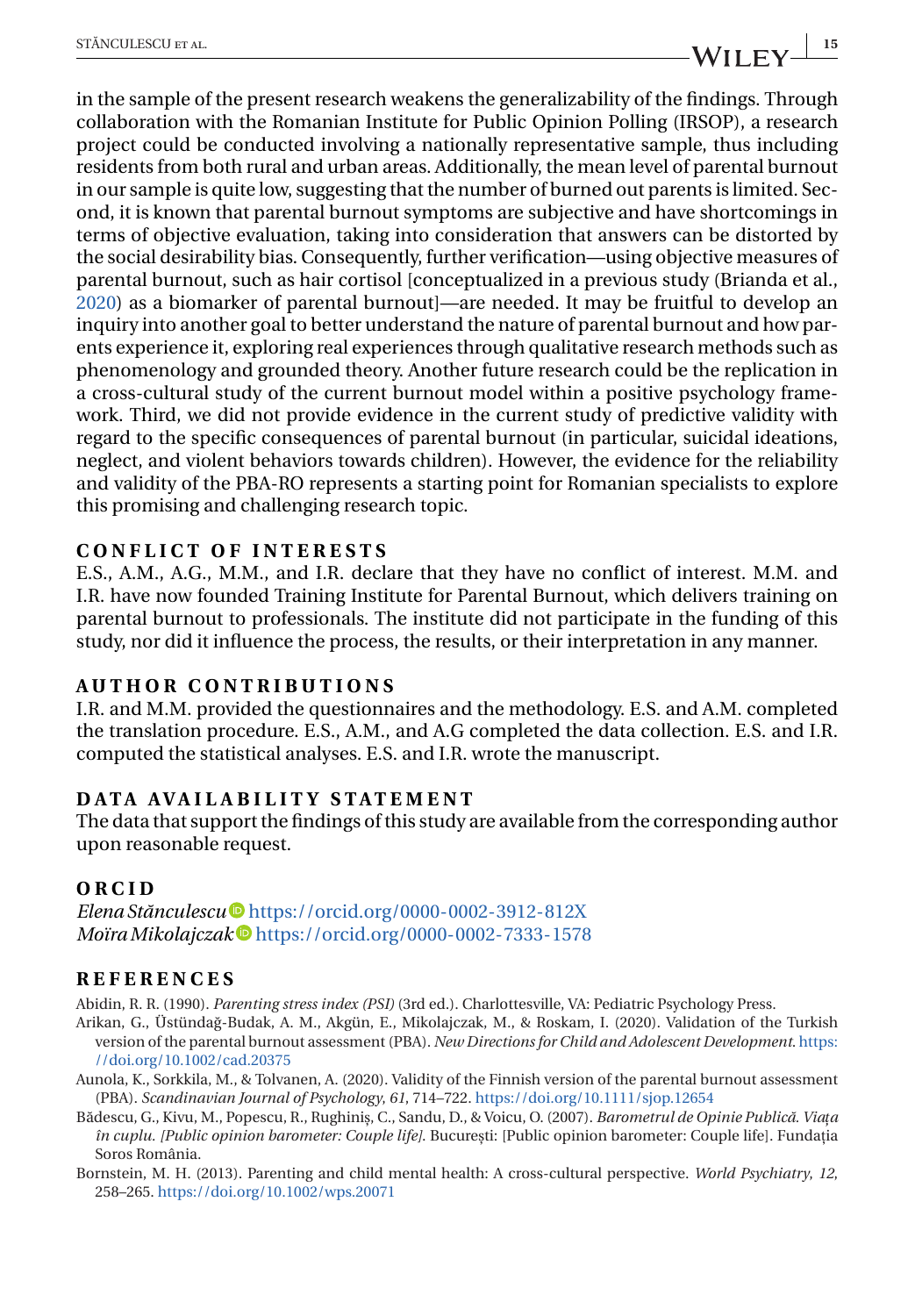## **16 WII FV** STÀNCULESCU ET AL.

- Bria, M., Spânu, F., Băban, A., & Dumitrascu, D. L. (2013). Burnout among Romanian health professionals: The role of home-role interference. *Sociologie Româneasca˘*, *11*(3), 85–98.
- Brianda, M. E., Roskam, I., Gross, J. J., Franssen, A., Kapala, F., Gérard, F., & Mikolajczak, M. (2020). Treating parental burnout: Impact of two treatment modalities on burnout symptoms, emotions, hair cortisol, and parental neglect and violence. *Psychotherapy and Psychosomatics*, *89*, 330–332. [https://doi.org/10.1159/](https://doi.org/10.1159/000506354) [000506354](https://doi.org/10.1159/000506354)
- Brianda, M. E., Roskam, I., & Mikolajczak, M. (2020), (in press). Hair cortisol concentration as a biomarker of parental burnout. *Psychoneuroendocrinology*, *119*, 104786. <https://doi.org/10.1016/j.psyneuen.2020.104786>
- Crnic, K., & Low, C. (2002). Everyday stresses and parenting. In M. H. Bornestein (Ed.), *Handbook of parenting— Volume 5: Practical issues in parenting* (pp. 243–268). Mahwah, NJ: Lawrence Erlbaum Associates.
- Damian, L. E., Stoeber, J., Negru-Subțirică, O., & Băban, A. (2013). On the development of perfectionism in adolescence: Perceived parental expectations predict longitudinal increases in socially prescribed perfectionism. *Personality and Individual Differences*, *55*(6), 688–693. <https://doi.org/10.1016/j.paid.2013.05.021>
- Deater-Deckard, K. (2008). *Parenting stress*. New Haven, CT: Yale University Press.
- Diaconescu, M. (2015). Burnout, secondary trauma and compassion fatigue in social work. *Revista de Asistența˘ Sociala˘*, *3*, 57–63.
- Diaconu-Gherasim, L. R., Bucci, C. L., Giuseppone, K. R., & Brumariu, L. E. (2017). Parenting and adolescents' depressive symptoms: The mediating role of future time perspective. *The Journal of Psychology. Interdisciplinary and Applied*, *151*(7), 685–699. <https://doi.org/10.1080/00223980.2017.1372349>
- Diener, E., Emmons, R. A., Larsen, R. J., & Griffin, S. (1985). The satisfaction with life scale. *Journal of Personality Assessment*, *49*(1), 71–75. [https://doi.org/10.1207/s15327752jpa4901\\_13](https://doi.org/10.1207/s15327752jpa4901_13)
- Eurostat. Statistical Explained. (2015). *Marriage and birth statistics—New ways of living together in the EU*. Retrieved from <https://ec.europa.eu/eurostat/statistics-explained/pdfscache/42059.pdf>
- Fredrickson, B. L. (2013). Positive emotions broaden and build. In P. Devine & A. Plant (Eds.), *Advances in experimental social psychology* (Vol. *47*, pp. 3–53). Cambridge, MA: Academic Press.
- Friedlmeier, M., & Trommsdorff, G. (2011). Are mother-child similarities in value orientations related to mothers' parenting? A comparative study of American and Romanian mothers and their adolescent children. *European Journal of Developmental Psychology*, *8*(6), 661–680.
- Gănceanu-Rusu, A. R., Rezus, E., Dima, N., Bădescu, C., Tănase, D., Ouatu, A., Clim, A., Pop, A.-M., Mărănducă, M. A., & Rezuș, C. (2020). Burnout syndrome in palliative care. *Journal of Intercultural Management and Ethics*, *3*, 71–78.
- Gavița, O. A., David, D., & Dobrean, A. (2010). Stabilitatea plasamentului și calitatea vieții familiilor de plasament ale copiilor care prezintă comportament agresiv: Eficienta unui program parental cognitiv-comportamental [Placement stability and quality of life of foster families of children with aggressive behavior: The effectiveness of a cognitive-behavioral parenting program]. *Revista de Asistența Social ˘ a˘*, *9*(2), 159–169.
- Gorgan, L., & Decsei-Radu, A. R. (2009). Emoții negative ți mecanisme de coping în cazul mamelor cu copii cu CES [Negative emotions and coping mechanisms of mothers of children with special educational needs]. *Revista de Psihologie Școlara˘*, *1–4*, 89–99.
- Hakanen, J. J., & Schaufeli, W. B. (2012). Do burnout and work engagement predict depressive symptoms and life satisfaction? A three-wave seven-year prospective study. *Journal of Affective Disorders*, *141*, 415–424.
- Hewitt, P. L., & Flett, G. L. (1991). Perfectionism in the self and social contexts: Conceptualization, assessment, and association with psychopathology. *Journal of Personality and Social Psychology*, *60*, 456–470. [https://doi.](https://doi.org/10.1037/0022-3514.60.3.456) [org/10.1037/0022-3514.60.3.456](https://doi.org/10.1037/0022-3514.60.3.456)
- Higgins, E. T. (1987). Self-discrepancy: A theory relating self and affect. *Psychological Review*, *94*(3), 319–340. [https:](https://doi.org/10.1037/0033-295X.94.3.319) [//doi.org/10.1037/0033-295X.94.3.319](https://doi.org/10.1037/0033-295X.94.3.319)
- Hofstede, G. (1984). *Culture's consequences: International differences in work-related values* (2nd ed.). Thousand Oaks, CA: Sage Publications.
- Hu, L. T., & Bentler, P. M. (1999). Cutoff criteria for fit indexes in covariance structure analysis: Conventional criteria versus new alternatives. *Structural Equation Modeling: A Multidisciplinary Journal*, *6*, 1–55.
- Hubert, S., & Aujoulat, I. (2018). Parental burnout: When exhausted mothers open up. *Frontiers in Psychology*, *9*, 1021.
- Iluț, P. (2005). *Sociologia și antropologia familiei [Sociology and anthropology of family]*. Iasi: [Sociology and anthropology of family]. Polirom.
- Ionuțiu, R. D. (2016). The effectiveness of a positive parenting program—Results of a preliminary study in a Romanian sample. *Cogniție, Creier, Comportament*, *20*(3), 141–158.
- Jöreskog, K. G., & Sörbom, D. (2012). *LISREL 9 for Windows [Computer software]*. Chicago, IL: Scientific Software International, Inc.
- Kawamoto, T. K., Furutani, K., & Alimardani, M. (2018). Preliminary validation of Japanese version of the parental burnout inventory and its relationship with perfectionism. *Frontiers in Psychology*, *9*, 970.

<span id="page-15-0"></span>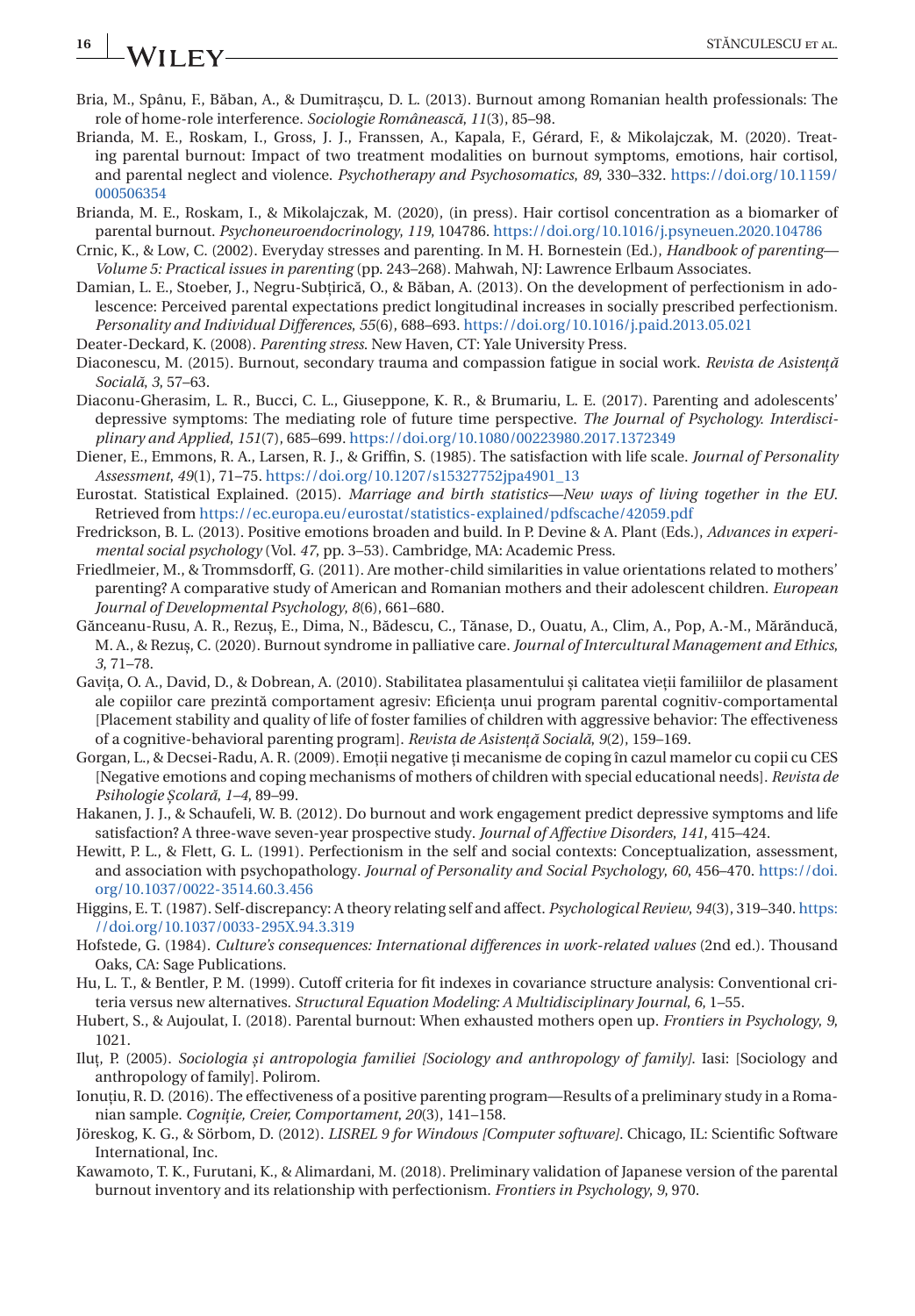- <span id="page-16-0"></span>Kovacs, B. (2014). Romanian families. Changes and continuities over recent decades. In S. Rajkai (Ed.), *Family and social change in socialist and post-socialist societies. Change and continuities in Eastern Europe and East Asia. The intimate and the public in Asian and global perspectives* (pp. 250–299). Leiden, The Netherlands: Brill.
- Le Vigouroux, S., & Scola, C. (2018). Differences in parental burnout: Influence of demographic factors and personality of parents and children. *Frontiers in Psychology*, *9*, 887. <https://doi.org/10.3389/fpsyg.2018.00887>
- Lebert-Charron, A., Dorard, G., Boujut, E., & Wendland, J. (2018). Maternal burnout syndrome: Contextual and psychological associated factors. *Frontiers in Psychology*, *9*, 885. <https://doi.org/10.3389/fpsyg.2018.00885>
- LeVine, R. A. (1977). Childrearing as cultural adaptation. In P. H. Leiderman, S. R. Tulkin, & A. H. Rosenfeld (Eds.), *Culture and infancy* (pp. 14–27). Cambridge, MA: Academic Press.
- Lindström, C., Aman, J., & Lindhal-Norberg, A. L. (2011). Parental burnout in relation to sociodemographic, psychosocial and personality factors as well as disease duration and glycaemic control in children with type 1 diabetes mellitus. *Acta Paediatrica*, *100*(7), 1011–1017. <https://doi.org/10.1111/j.1651-2227.2011.02198.x>
- Luca, A. (2005). *Employeescu. O scurta caracterizare a angajatului român. Dimensiunile culturale ˘ și implicațiile lor în comportamentul organizațional*. Bucuresti: România Pur și Simplu.
- Macovei, C. M. (2015). The brief-resilience scale—A Romanian language adaptation. *Agora Psycho-Pragmatica*, *9*(1), 70–87.
- Marcu, R. (2013). New psychometrical data on the efficiency of satisfaction with life scale in Romania. *Journal of Psychology and Educational Research*, *21*(1), 77–90.
- Marian, M. (2007). Validarea Scalei de Satisfactie în Viață: Caracteristici psihometrice [Validation of the satisfaction with life scale: Psychometric characteristics]. *Analele Universității din Oradea, Fascicula Psihologie, XI*, 58–70.
- Mikolajczak, M., Brianda, M. E., Avalosse, H., & Roskam, I. (2018). Consequences of parental burnout: Its specific effect on child neglect and violence. *Child Abuse & Neglect*, *80*, 134–145. [https://doi.org/10.1016/j.chiabu.2018.](https://doi.org/10.1016/j.chiabu.2018.03.025) [03.025](https://doi.org/10.1016/j.chiabu.2018.03.025)
- Mikolajczak, M., Gross, J. J., & Roskam, I. (2019). Parental burnout: What is it, and why does it matter? *Clinical Psychological Science*, *7*(6), 1319–1329. <https://doi.org/10.1177/2167702619858430>
- Mikolajczak, M., Raes, M. E., Avalosse, H., & Roskam, I. (2018). Exhausted parents: Sociodemographic, childrelated, parent-related, parenting and family-functioning correlates of parental burnout. *Journal of Child and Family Studies*, *27*, 602–614. <https://doi.org/10.1007/s10826-017-0892-4>
- Mikolajczak, M., & Roskam, I. (2018). A theoretical and clinical framework for parental burnout: The balance between risks and resources (BR2). *Frontiers in Psychology*, *9*, 886 <https://doi.org/10.3389/fpsyg.2018.00886>
- Mitchelson, J. K., & Burns, L. R. (1998). Career mothers and perfectionism: Stress at work and at home. *Personality and Individual Differences*, *25*, 477–485. [https://doi.org/10.1016/S0191-8869\(98\)00069-5](https://doi.org/10.1016/S0191-8869(98)00069-5)
- Mousavi, S. F., Mikolajczak, M., & Roskam, I. (2020). Parental burnout in Iran: Validity of the Persian (Farsi) version of the parental burnout assessment (PBA). *New Directions for Child and Adolescent Development*. [https://doi.](https://doi.org/10.1002/cad.20369) [org/10.1002/cad.20369](https://doi.org/10.1002/cad.20369)
- Negovan, V., Glăveanu, V., & Stănculescu, E. (2016). Mapping psychological well-being: The case of children and adolescents in Romania. In B. K. Nastasi & A. Borjas (Eds.), *Psychological well-being in children and adolescents* (pp. 151–176). New York: Springer.
- Negru-Subțirica, O., & Damian, L. E. (2018). The great escape: Linking youth identity development to growing up ˘ in post-communist Romania. In N. Lebedeva, R. Dimitrova, & J. Berry (Eds.), *Changes values and identities in post-communist world* (pp. 333–348). New York: Springer. [https://doi.org/10.1007/978-3-319-72616-8\\_19](https://doi.org/10.1007/978-3-319-72616-8_19)
- Negru-Subțirica, O., Pop, E. I., Luyckx, K., Dezutter, J., & Steger, M. F. (2016). The meaningful identity: A longi- ˘ tudinal look at the interplay between identity and meaning in life in adolescence. *Developmental Psychology*, *52*(11), 1926–1936, <https://doi.org/10.1037/dev0000176>
- Oșvat, C., & Bălțătescu, S. (2011). Suportul social și instituțional pentru familiile copiilor cu dizabilități. Influența asupra bunăstării subiective a aparținătorilor [Social and institutional support for families of children with disabilities. Influence on the subjective well-being of the tutors]. *Sociologie Românească*, 9(4), 85–101.
- Pituch, K. A., & Stevens, J. P. (2016) *Applied multivariate statistics for the social sciences analyses with SAS and IBM's SPSS*. (6th ed.). London: Routledge/Taylor & Francis Group.
- Popescu, R. (2010). Profilul familiei românești contemporane [The profile of the Romanian contemporary family]. *Calitatea Vieții*, *1–2*, 5–28.
- Popescu, R. (2011). Introducere în sociologia familiei. Familia românească în societatea contemporană [Introduction in sociology of family. Romanian family in contemporary society]. *Revista Inovația Sociala˘*, *3*(1), 2–6.
- Robila, M. (2004). Child development and family functioning within the Romanian context. Families in Eastern Europe. *Contemporary Perspectives in Family Research*, *5*, 141–154.
- Robila, M., & Khrishnakumar, A. (2004). The role of children in Eastern European families. *Children & Society*, *18*(1), 30–41.
- Roskam, I., Brianda, M-E., & Mikolajczak, M. (2018). A step forward in the conceptualization and measure of parental burnout: The parental Burnout Assessment (PBA). *Frontiers in Psycholog*, *9*, 758. https://doi.org/10.